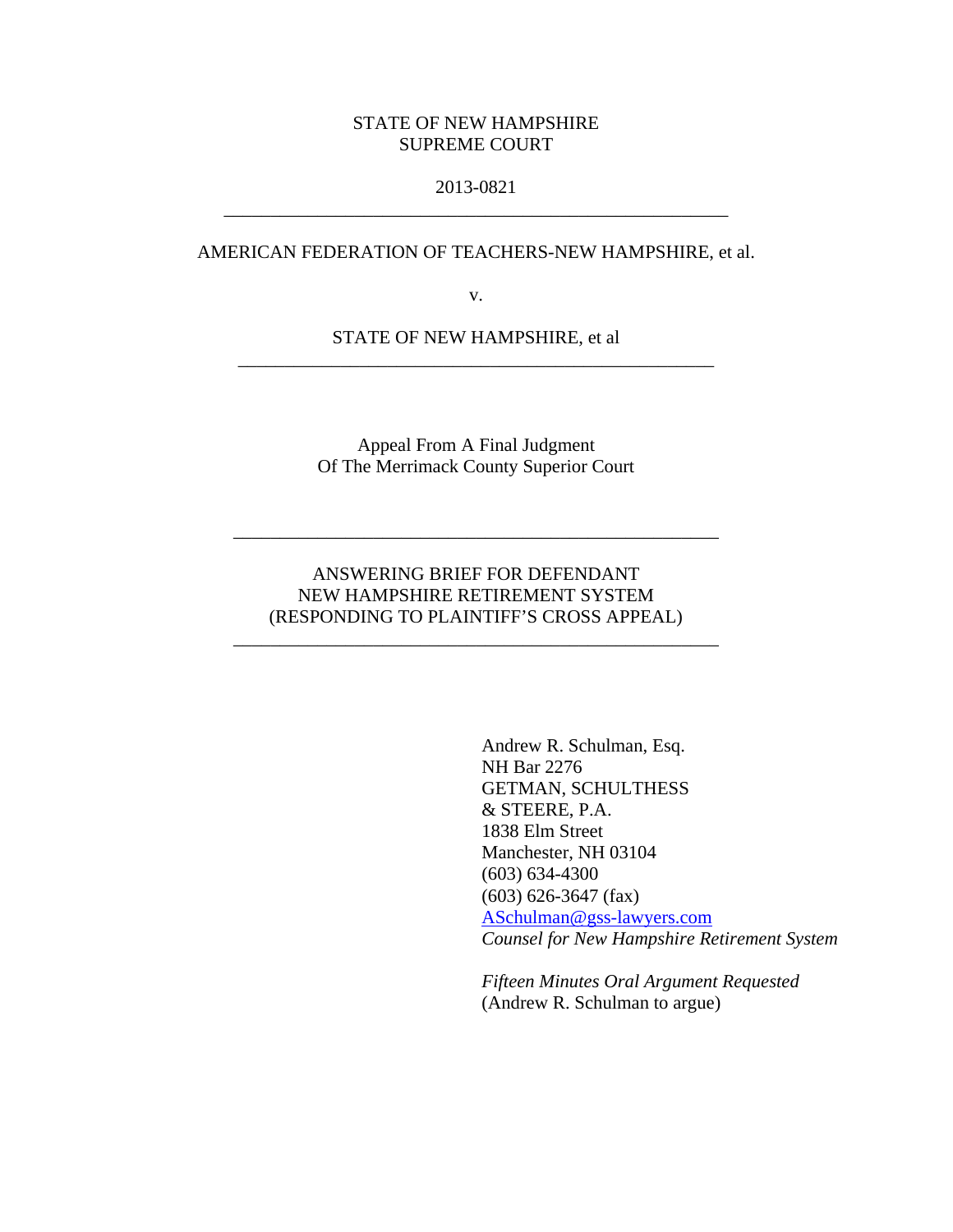# TABLE OF CONTENTS

| I. THE PLAINTIFFS ARE NOT ENTITLED TO EQUITABLE<br>RESTITUTION FROM THE NHRS PENSION TRUST ON THEIR<br>III. REGARDLESS OF WHETHER PLAINTIFFS ARE ENTITLED TO<br>COLAS, THEY ARE NOT ENTITLED TO RESTORATION AND |  |
|-----------------------------------------------------------------------------------------------------------------------------------------------------------------------------------------------------------------|--|
|                                                                                                                                                                                                                 |  |
|                                                                                                                                                                                                                 |  |
|                                                                                                                                                                                                                 |  |
|                                                                                                                                                                                                                 |  |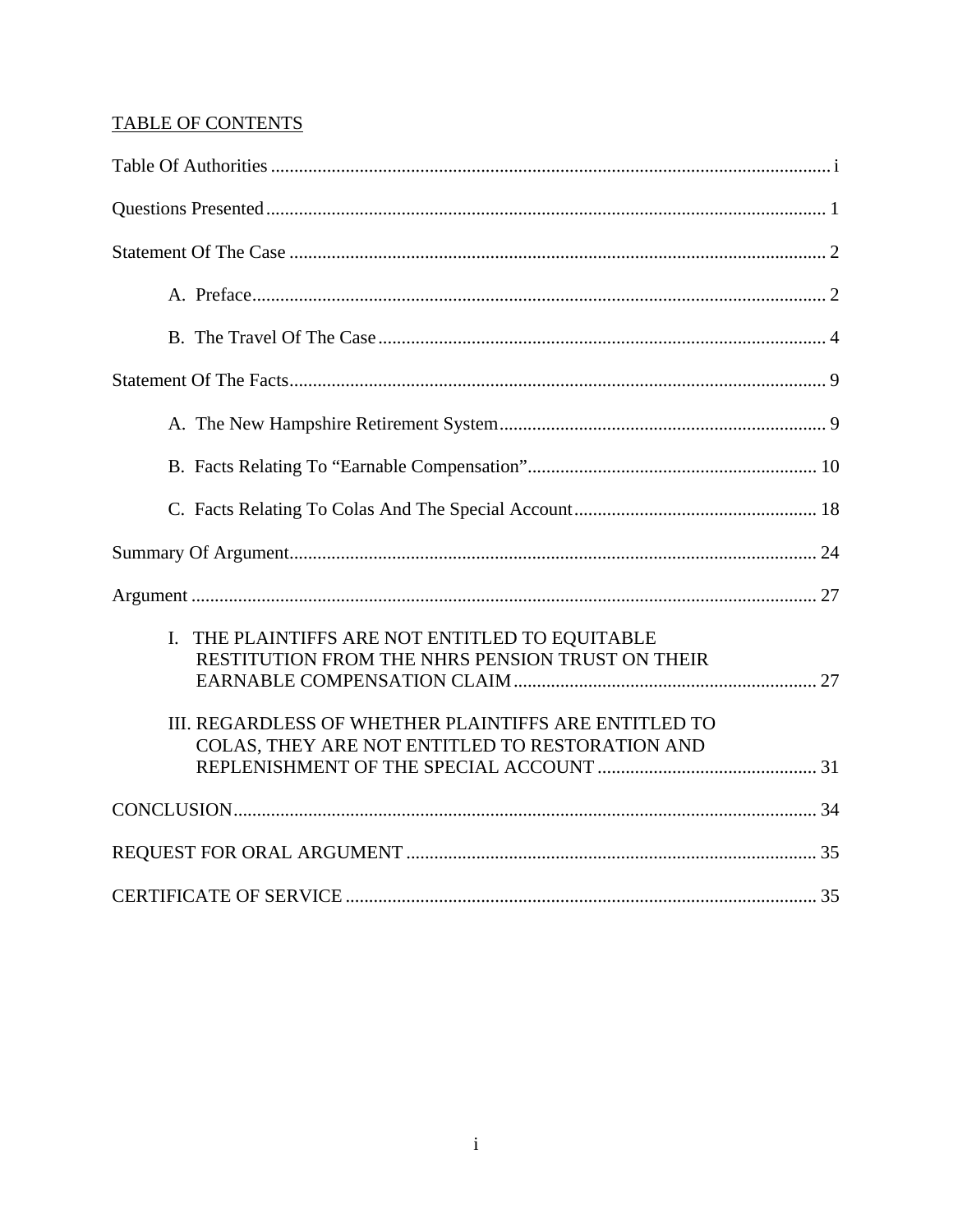# TABLE OF AUTHORITIES

| <b>Cases</b>                                                                      |  |
|-----------------------------------------------------------------------------------|--|
|                                                                                   |  |
|                                                                                   |  |
|                                                                                   |  |
|                                                                                   |  |
|                                                                                   |  |
| In Re Concord Teachers (New Hampshire Retirement System), 158 N.H. 529 (2009) 13  |  |
| Kowalski v. Cedars of Portsmouth Condominium Association., 146 N.H. 130 (2001) 28 |  |
|                                                                                   |  |
|                                                                                   |  |
|                                                                                   |  |
| State of New Hampshire, State Employees' Association of New Hampshire, Inc.       |  |
| <b>Statutes</b>                                                                   |  |
|                                                                                   |  |
|                                                                                   |  |
|                                                                                   |  |
|                                                                                   |  |
|                                                                                   |  |
|                                                                                   |  |
|                                                                                   |  |
|                                                                                   |  |
|                                                                                   |  |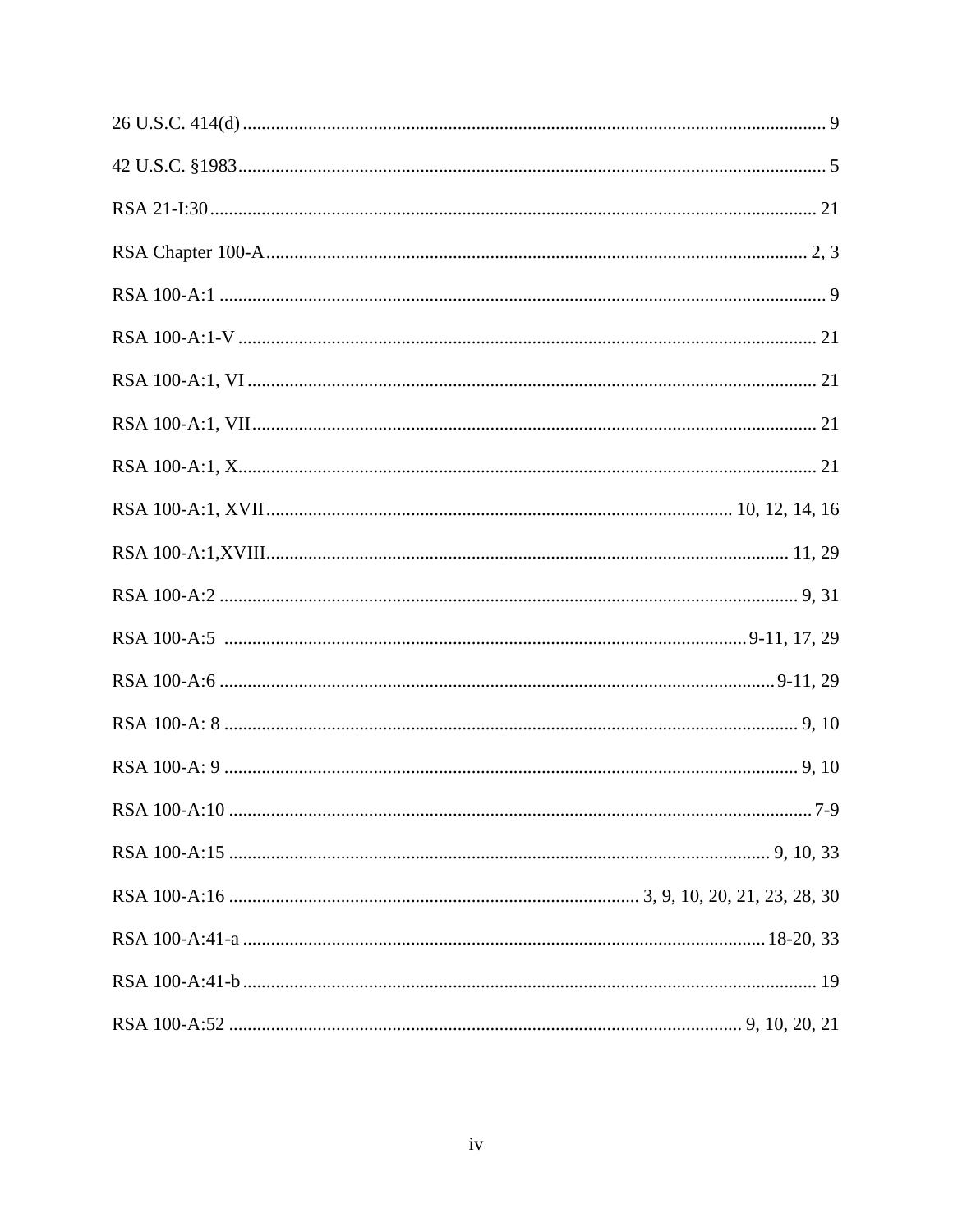| <b>Constitutional Provisions</b>                      |
|-------------------------------------------------------|
|                                                       |
|                                                       |
|                                                       |
|                                                       |
| <b>Court Rules</b>                                    |
|                                                       |
| <b>Other Authorities</b>                              |
|                                                       |
| <b>NHRS</b> Comprehensive Annual Financial Report For |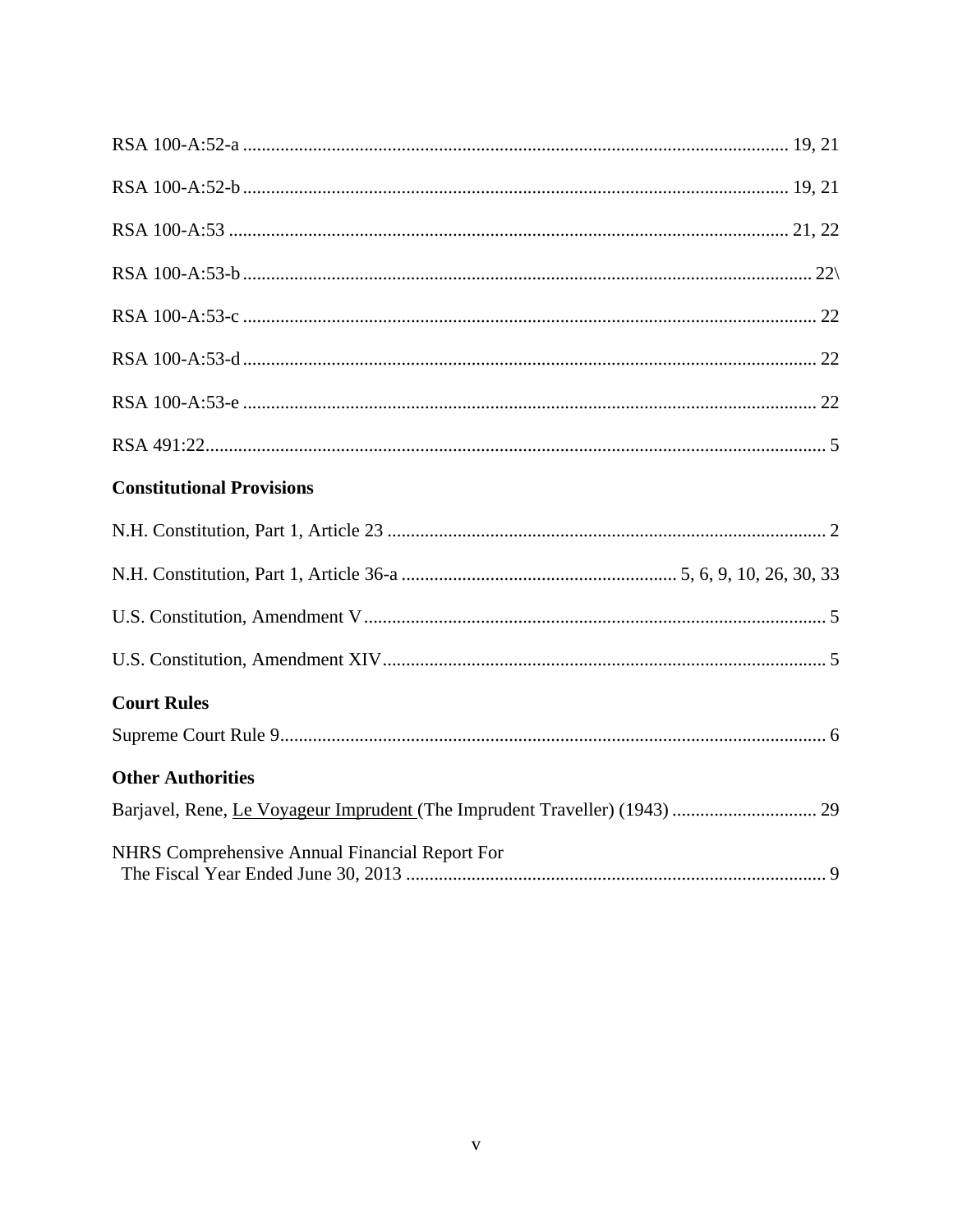#### QUESTIONS PRESENTED

- I. HAVE THE PLAINTIFFS ESTABLISHED ANY OF THE ELEMENTS NECESSARY FOR AN ORDER OF EQUITABLE RESTITUTION ON THEIR "EARNABLE COMPENSATION CLAIM" WHEN:
	- A. THEY SEEK THE RETURN OF A PORTION OF THE MEMBER CONTRIBUTIONS THEY PAID TO NHRS OVER THEIR WORKING LIVES;
	- B. THEY DO NOT CONTEND THAT THOSE CONTRIBUITIONS WERE IMPROPER AT THE TIME THEY WERE PAID;
	- C. THEY HAVE BEEN CREDITED WITH EVERY DOLLAR OF THEIR CONTRIBUTIONS FOR THE PURPOSE OF DETERMINING PENSION BENEFITS;
	- D. THE AMOUNT IN DISPUTE IS IMPOSSIBLE TO CALCULATE; AND
	- E. TO THE EXTENT THAT PLAINTIFFS' EARNABLE COMPENSATION CLAIM HAS MERIT, THEY WOULD BE ENTITLED TO PROSPECTIVE INJUNCTIVE RELIEF.
- II. IS THERE A CONSTITUTIONAL IMPERATIVE THAT REQUIRES THE RE-ESTABLISHMENT OF A SPECIAL ACCOUNT TO FUND AND PAY COLAS?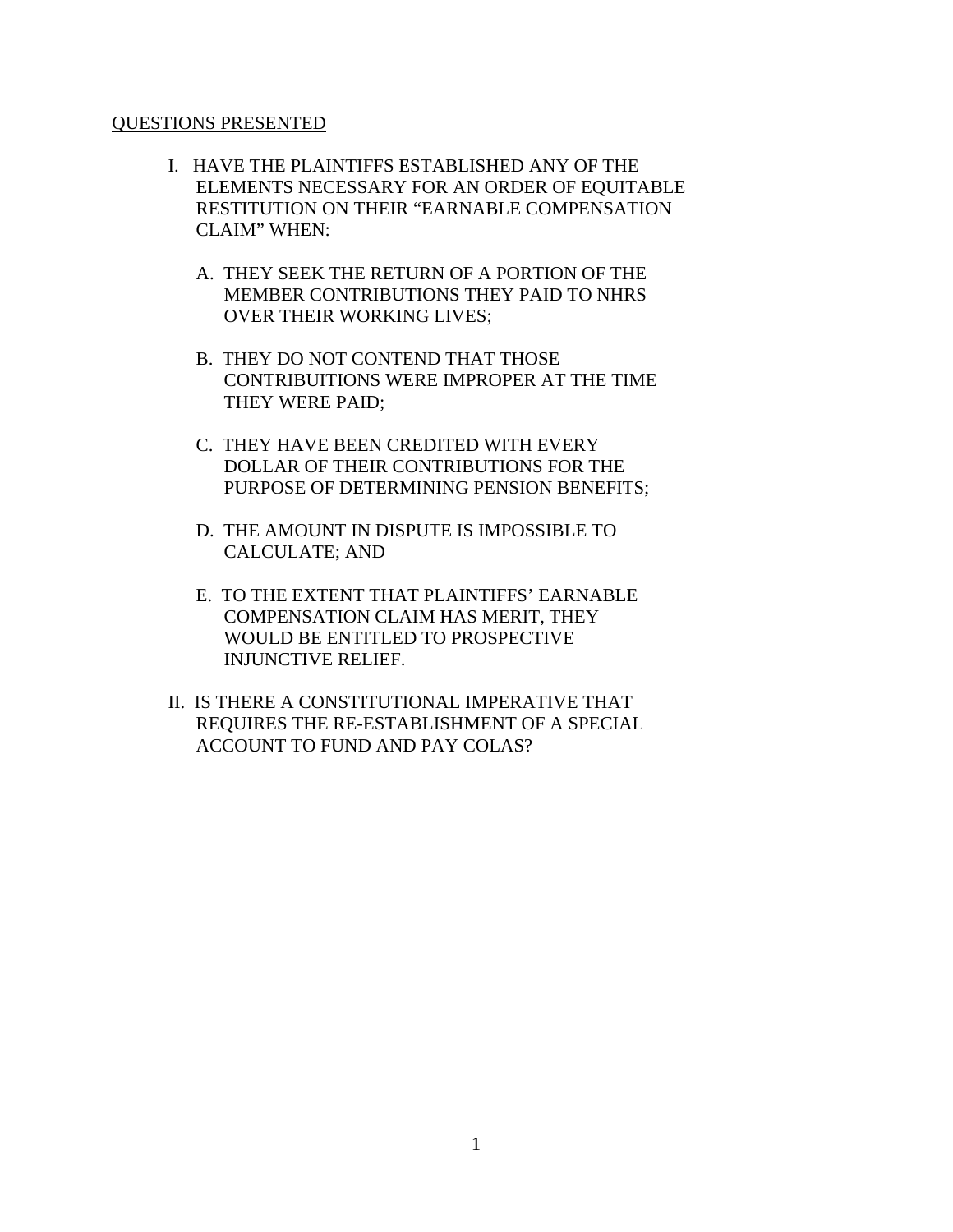## $\text{STATEMENT OF THE CASE}^1$

#### A. Preface

This case challenges the constitutionality of several 2007 and 2008 statutory amendments to RSA Chapter 100-A relating to the New Hampshire Retirement System's (NHRS) funding and benefit scheme. The central issues in the case are:

A. Whether (i) the contracts between plaintiff NHRS members and their government employers include, as a material term, the statutory definition of "earnable compensation" that was in effect at the time each plaintiff commenced government employment, and, (ii) if so, whether subsequent statutory amendments to that definition violate the contracts clauses of the State and Federal Constitutions. N.H. Constitution, Part 1, Article 23 and U.S. Constitution, Article 1, Sec. 10. (As explained in detail below, "earnable compensation" is used to calculate member contributions, employer contributions and, indirectly, the size of NHRS annuities. A return to prior law, as the plaintiffs demand, would (i) *increase* some members' contributions, without necessarily providing them with larger retirement annuities, (ii) increase some members' annuities and (iii) have no effect whatsoever on most members.)

 B. Whether the contracts between NHRS members and their employers also include, as a material term, the right to certain post-retirement COLA benefits and, if so, whether certain statutory changes to the COLA scheme violate our Constitutions' contracts clauses.

This case was filed five years ago. A preliminary injunction was never requested. The 2007 and 2008 statutory amendments are now buried underneath strata of more recent legislation. In the intervening half-decade, NHRS's working members made life decisions,

 $\frac{1}{1}$ <sup>1</sup>The trial court record is cited in this Brief as follows: "SA" refers to the Appendix to the State's Brief. "NHRS-A" refers to the Appendix to this Brief.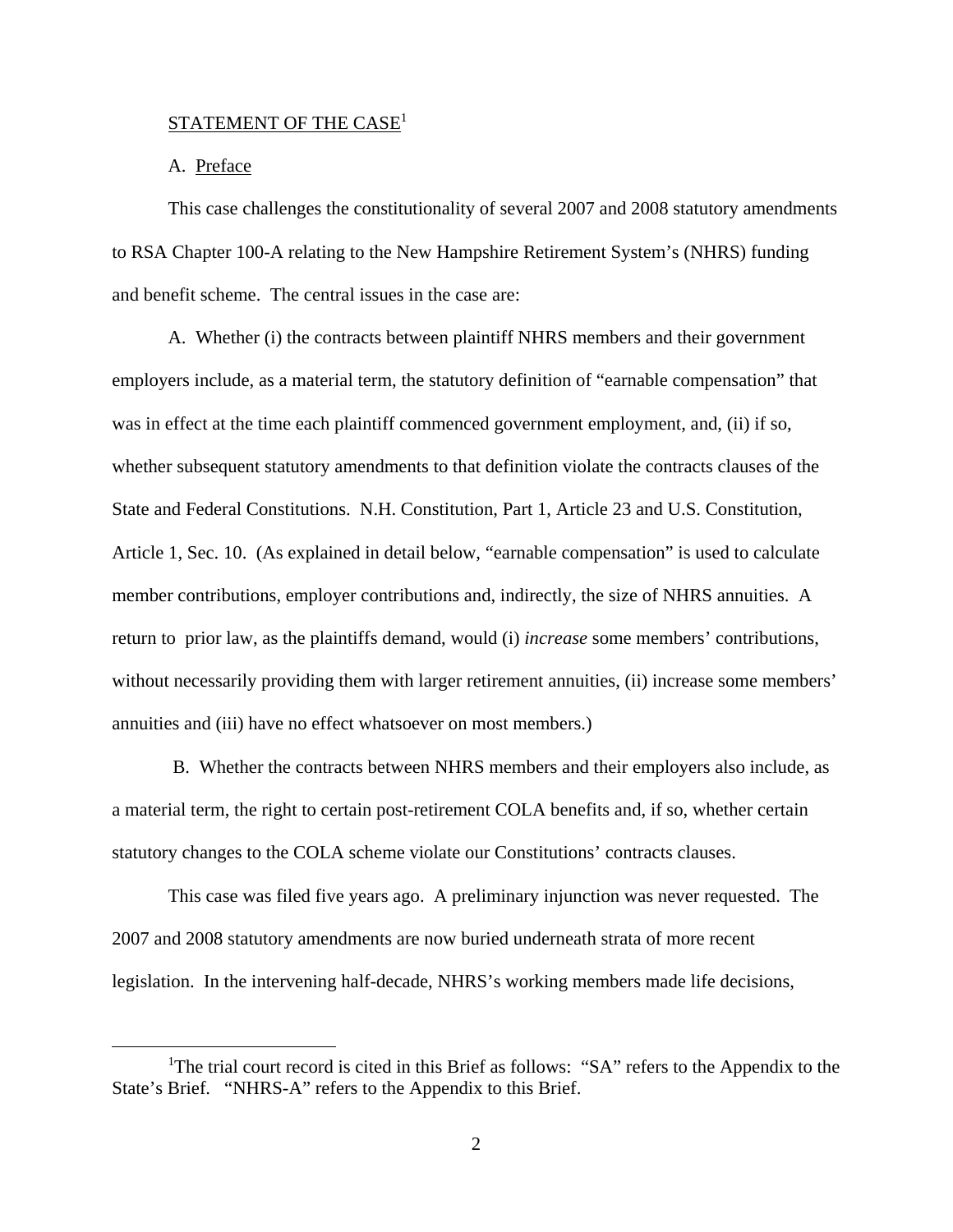NHRS employers made staffing and salary decisions and the NHRS Trustees twice certified employer contribution rates, as required by RSA 100-A:16, consistent with sound actuarial practice. Regardless of what may be required with respect to the definition of "earnable compensation" going forward, it would be *impossible* to place NHRS members, employers and their pension trust in the positions they would have been in had the law remained static. Put another way, any attempt to identify, quantify and roll back every decision, in the pursuit of a hypothetical *status quo ante* would require Herculean effort, to untangle something of Gordian complexity, for a Sisyphean result.

Therefore, if plaintiffs prevail on the substantive merits of their constitutional claim relating to "earnable compensation," the only plausible remedy is prospective injunctive relief. Were that the only remedy sought on appeal, NHRS would have filed a short, informational brief or no brief at all. That is because NHRS takes no position on whether prospective injunctive relief is constitutionally required.

More generally, NHRS does not take a position with respect to what compensation government workers are entitled to receive in return for their years of service. The NHRS Trustees are the holders of the pension trust *res* and their fiduciary obligation is to collect contributions and pay benefits in strict compliance with the trust instrument (i.e. RSA 100-A) as construed by this court. Therefore, if the only relief sought were prospective injunctive relief, NHRS would have no stake and no interest in the case beyond wanting to see a speedy, clear and final resolution capable of administration.

However, the plaintiffs and intervenors (collectively referred to below as plaintiffs) have also asked, presumably in the alternative, for the return of a portion of the member contributions they paid over their working lives. Plaintiffs' Brief at p. 48. Plaintiffs claim that because their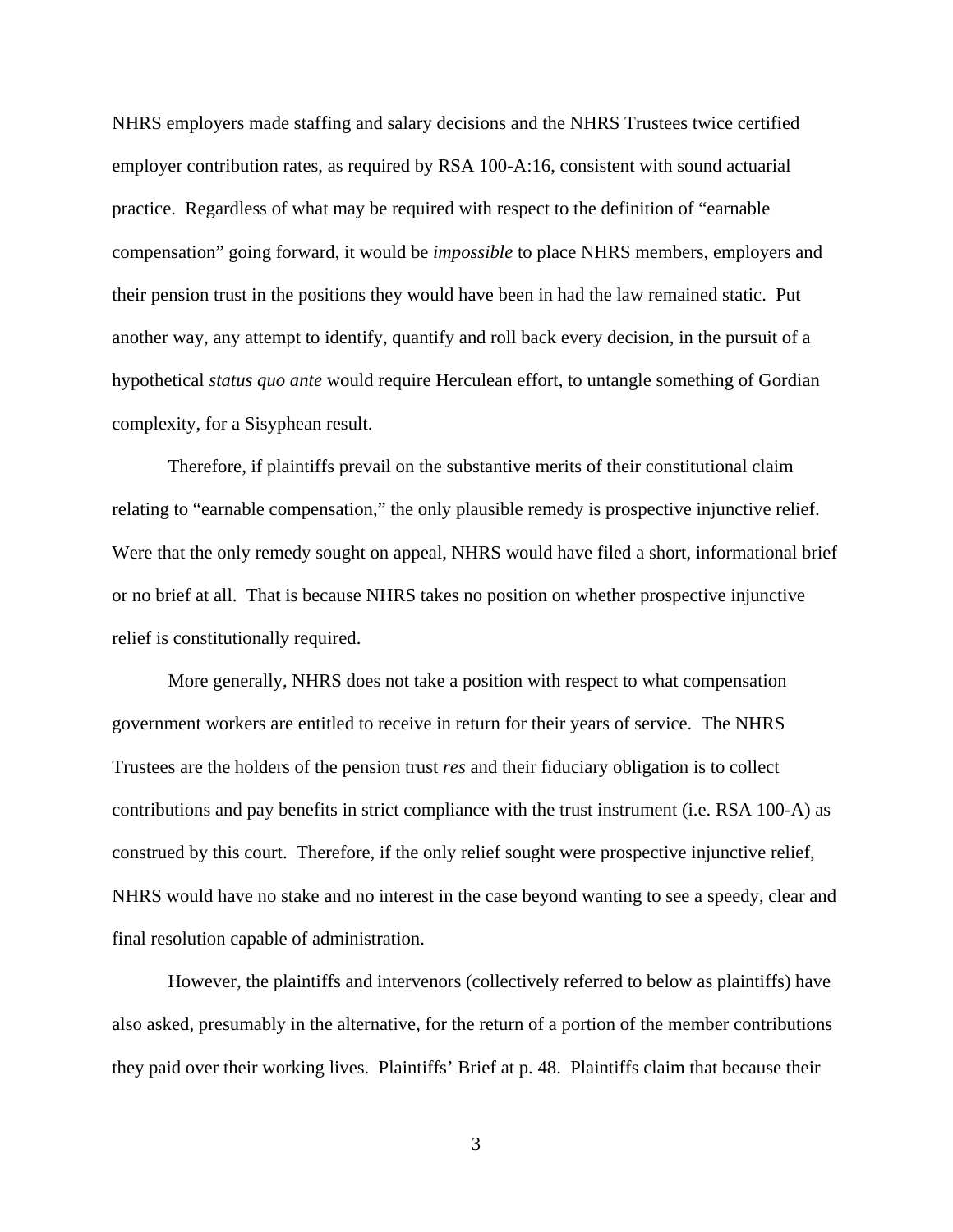contributions were calculated, in part, based on compensation that if earned today would not be "earnable compensation," they have somehow overpaid and unjustly enriched the pension trust. Id. Because plaintiffs' claims for restitution from NHRS rests on a fundamental misunderstanding of the relationship between contributions and benefits, see pages 28-29 below, and because the NHRS Trustees have an obligation to preserve the pension trust, NHRS contests this claim.

NHRS takes a similarly nuanced stance with respect to the plaintiffs' COLA claims. NHRS takes no position, and remains a non-combatant on the questions of whether and to what extent its retirees are entitled to COLAs as contractual compensation for their years of service. If payment of COLAs were the only COLA-related relief requested, NHRS would not address the issue at all on appeal. However, plaintiffs demand that this court restore and order the replenishment of a special account within the pension trust. Plaintiffs' Brief, at pp. 44-47. The special account was previously used for medical insurance subsidies and COLAs. NHRS contests this claim because (a) regardless of whether NHRS members and retirees have a contractual right to COLAs, they have no right to determine logistical, internal and nonsubstantive accounting and bookkeeping procedures, (b) the special account was eliminated because its primary purpose—funding medical insurance subsidies—ran afoul of federal tax qualification rules and (c) the funds from the special account are presently being used for the purpose of paying retirement annuities and, therefore, were not diverted from the pension trust as the plaintiffs' claim. See, pages 20-22, 31-33, below..

#### B. The Travel Of The Case

The case was originally filed in August, 2009 as a putative class action. SA, 1-15. The Complaint was grounded solely on the contracts clauses of the State and Federal Constitutions.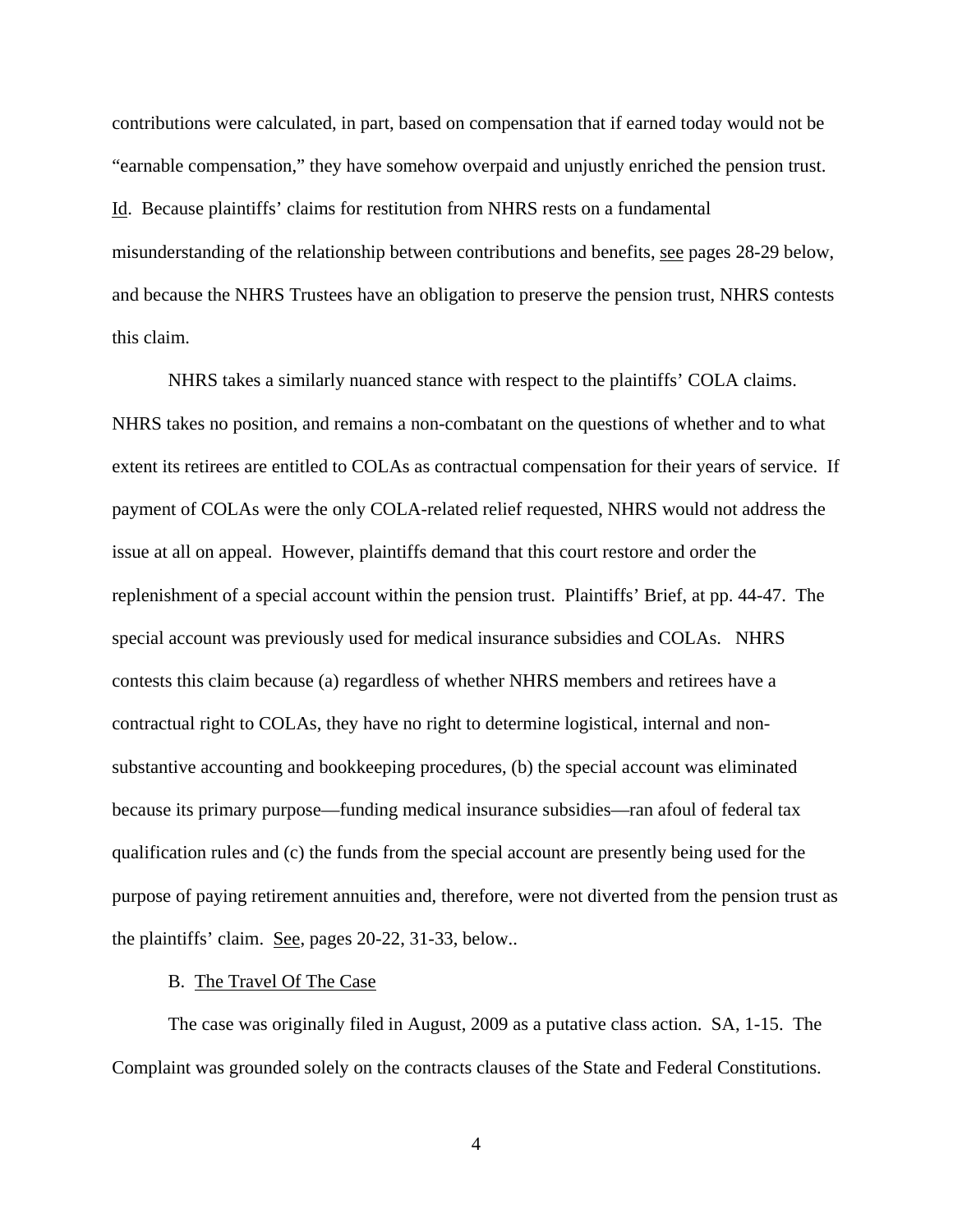The plaintiffs sought only declaratory and injunctive relief and attorneys' fees under 42 U.S.C. §1983. NHRS moved to dismiss the Complaint. NHRS-A, 1. NHRS argued that (a) it was an improper party as far as declaratory relief is concerned because it did not claim "adversely" to the plaintiffs, see RSA 491:22 and (b) the claim for attorney's fees was barred by sovereign immunity. NHRS-A, 1. The trial court deferred ruling on the motion to dismiss pending the briefing of cross-motions for summary judgment by the plaintiffs and the State. NHRS-A, 18.

Nine months after filing the Complaint, the plaintiffs simultaneously filed a motion for partial summary judgment, SA, 48, and a motion for leave to file an Amended Complaint. SA, 20 *et seq.* The proposed Amended Complaint added the two claims that NHRS contests on appeal, i.e., (a) the plaintiffs' claim for monetary restitution from the NHRS pension trust and (b) the plaintiffs' claim for the restoration and replenishment of the Special Account. SA, 37-38, 45. The Amended Complaint was grounded not only on the State and Federal contracts clauses, but also on the Federal Constitutions' takings and due process clauses (U.S. Constitution, Amendments V and XIV) and Part 1, Article 36-a of the New Hampshire Constitution. The latter State Constitutional provision was invoked solely with respect to plaintiffs' claims for replenishment of the special account.<sup>2</sup>

 Although the defendants assented to the untimely Amended Complaint, the trial court nonetheless denied the plaintiffs' motion to amend. SA, 69. Two months later the trial court reversed itself and granted a motion for reconsideration, thereby substituting the Amended Complaint for the original Complaint. SA, 73.

 <sup>2</sup>  $2$ The Amended Complaint did not include a claim relating to the NHRS medical subsidy that was included in the original Complaint.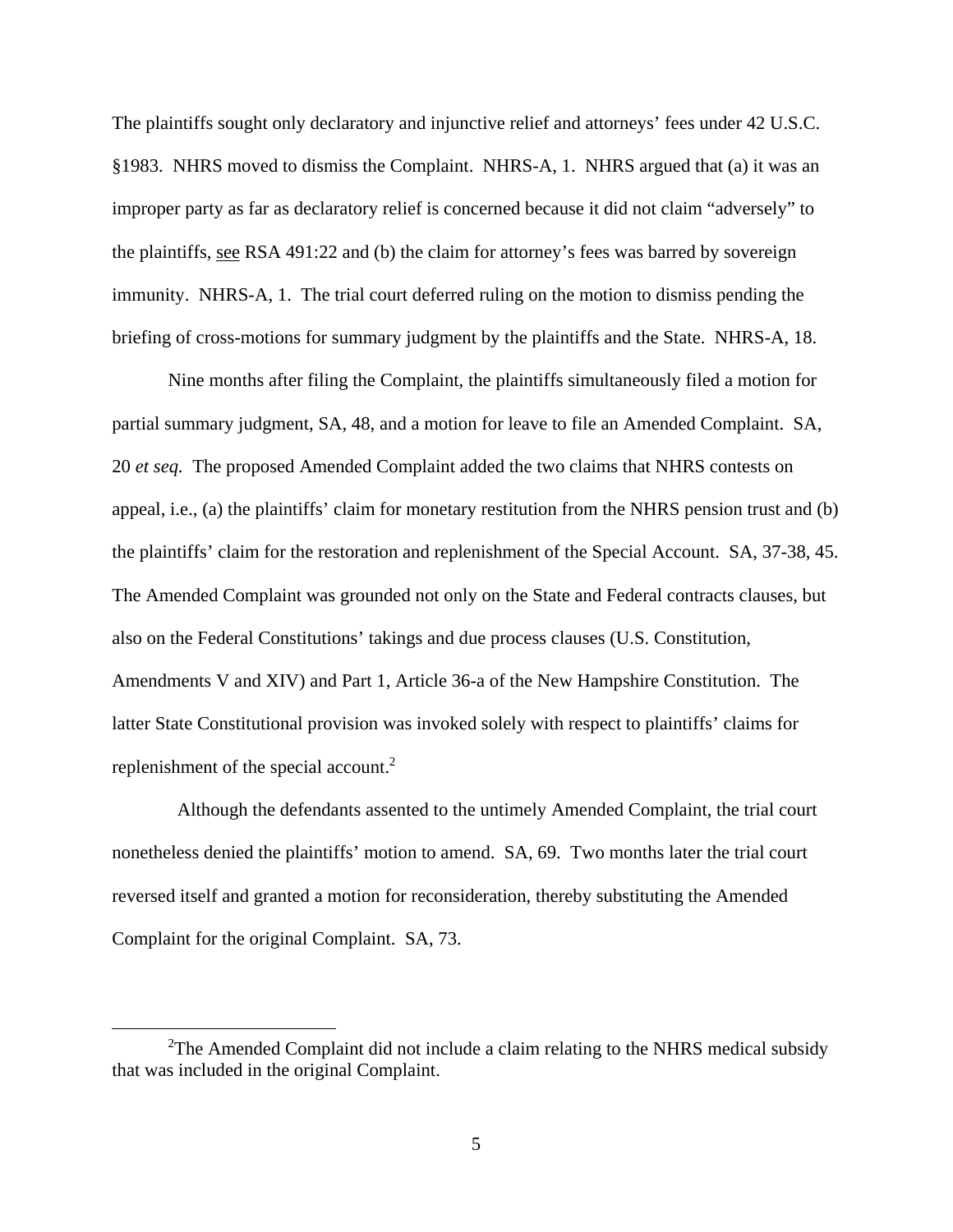In November, 2010 (approximately a year and a half after the original Complaint was filed), all parties filed cross-motions for summary judgment. SA, 74, 140, 183. In their summary judgment motion, the plaintiffs formally and expressly withdrew their claims under the (a) federal due process clause and (b) Part 1, Article 36-a of the State Constitution. A, 184 at fn 1. Thus, they relied solely on the State and Federal contracts clauses and the Federal takings clause.

In December, 2010, the trial court ruled that the issue of class certification had to be resolved before the parties' summary judgment motions could be reached. SA, 292-294. At the plaintiffs' request, class certification had previously been deferred pending the resolution of dispositive motions. See, NHRS-A, 2, 3 and 5.

Because the issue of class certification had to be addressed, the parties agreed to a new case management order allowing the better part of a year for class discovery and the preparation of a motion to certify a class. NHRS-A, 4-6. That year came and went without plaintiffs' moving for class certification.

Eventually, in June, 2012 (approximately three years from the date the case was filed), the plaintiffs withdrew their class allegations and allowed the case to proceed based on the claims of the individual plaintiffs. SA, 300. The parties' long pending cross-motions for summary judgment were once again ready for decision.

However, because those motions included questions of first impression in New Hampshire, the Superior Court approved a joint motion for an interlocutory transfer without ruling, pursuant to Supreme Court Rule 9. SA, 301. This court declined the interlocutory transfer. SA, 302.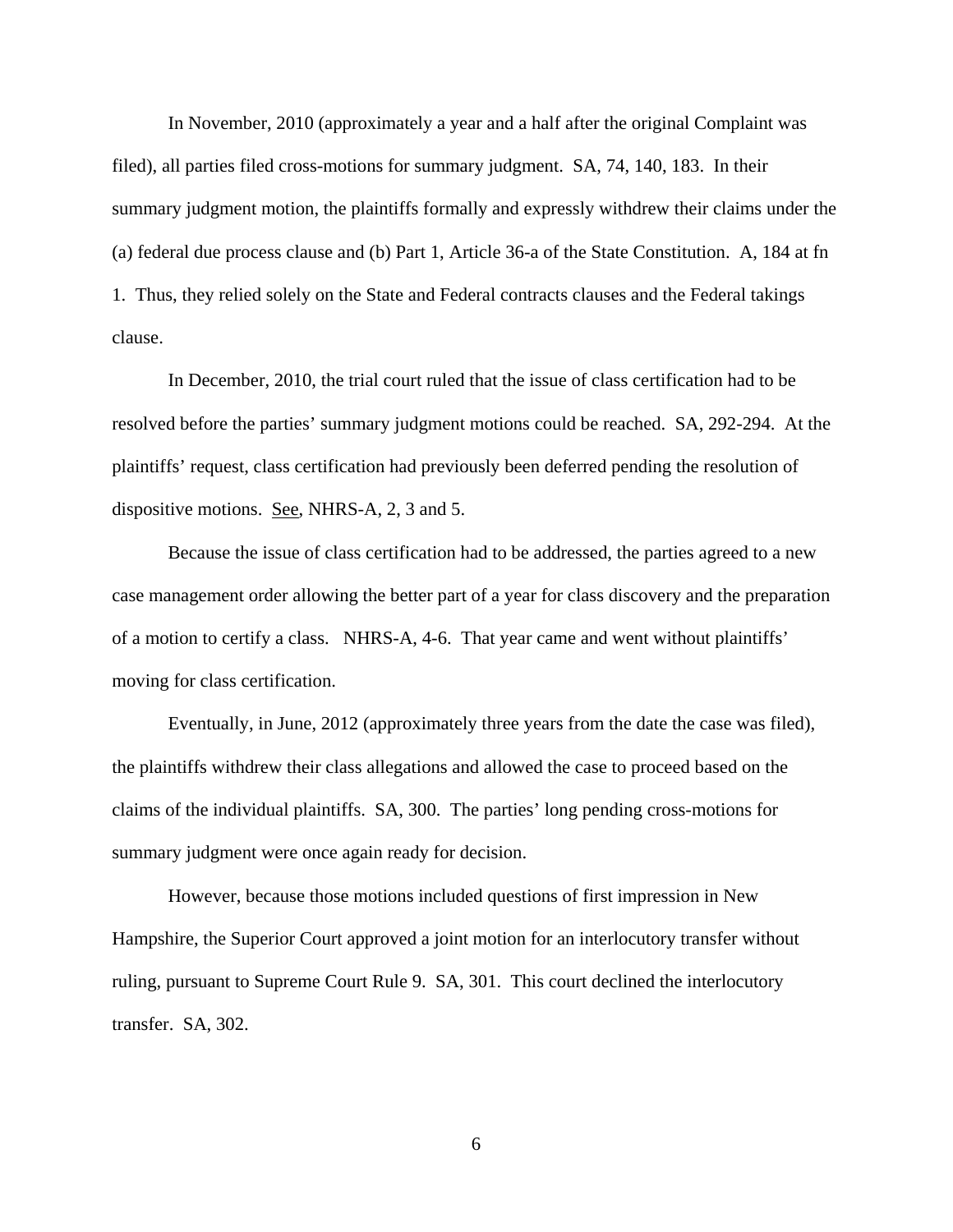Thereafter, in November and December, 2012, all parties provided supplemental memoranda in support of the summary motions that had been filed two years earlier. SA, 300, 303, and 332. Then, in February, 2013, after the case had been twice fully briefed, the plaintiffs filed a Second Amended Complaint that added new parties and indicated whether each individual party had reached statutory vested status under RSA  $100-A:10.^3$  The parties later stipulated to these new facts concerning each individual plaintiff's years of service. SA, 442- 443. Aside from this, the Second Amended Complaint was identical to the First Amended Complaint. Thus, by either accident or design the Second Amended Complaint purported to resurrect the federal due process clause and Part 1, Article 36-a claims that the plaintiffs earlier withdrew. Compare, SA, 184, at fn 1 (withdrawing the claims) with SA, 397 et seq. (Second Amended Complaint). The plaintiffs' supplemental memorandum did not address the previously withdrawn claims. SA, 332-345.

In March and April, 2013, the State and NHRS filed additional supplemental memoranda of law. SA, 427, 440. The court approved a stipulation to dismiss the plaintiffs' Section 1983 claims without prejudice, SA, 423-425, and the case was finally submitted and taken under advisement.

On July 10, 2013, the trial court issued a thirty-five page narrative order on the crossmotions for summary judgment. NHRS-A, 28 et seq. As a threshold matter, the trial court

 $\frac{1}{3}$ <sup>3</sup>In a related case, presently pending in this court as Professional Fire Fighters Of New Hampshire et al. v. State of New Hampshire, 2013-0669, the trial court had ruled that NHRS members first obtain Constitutionally enforceable contractual rights under RSA Chapter 100-A once they work a sufficient number of years to attain statutory vested status under RSA 100- A:10. Although the plaintiffs disagreed with this ruling, they wished to amend their Complaint to ensure that the trial court would know which individual plaintiffs had attained statutory vested status. All parties agreed to the amendment for this limited purpose.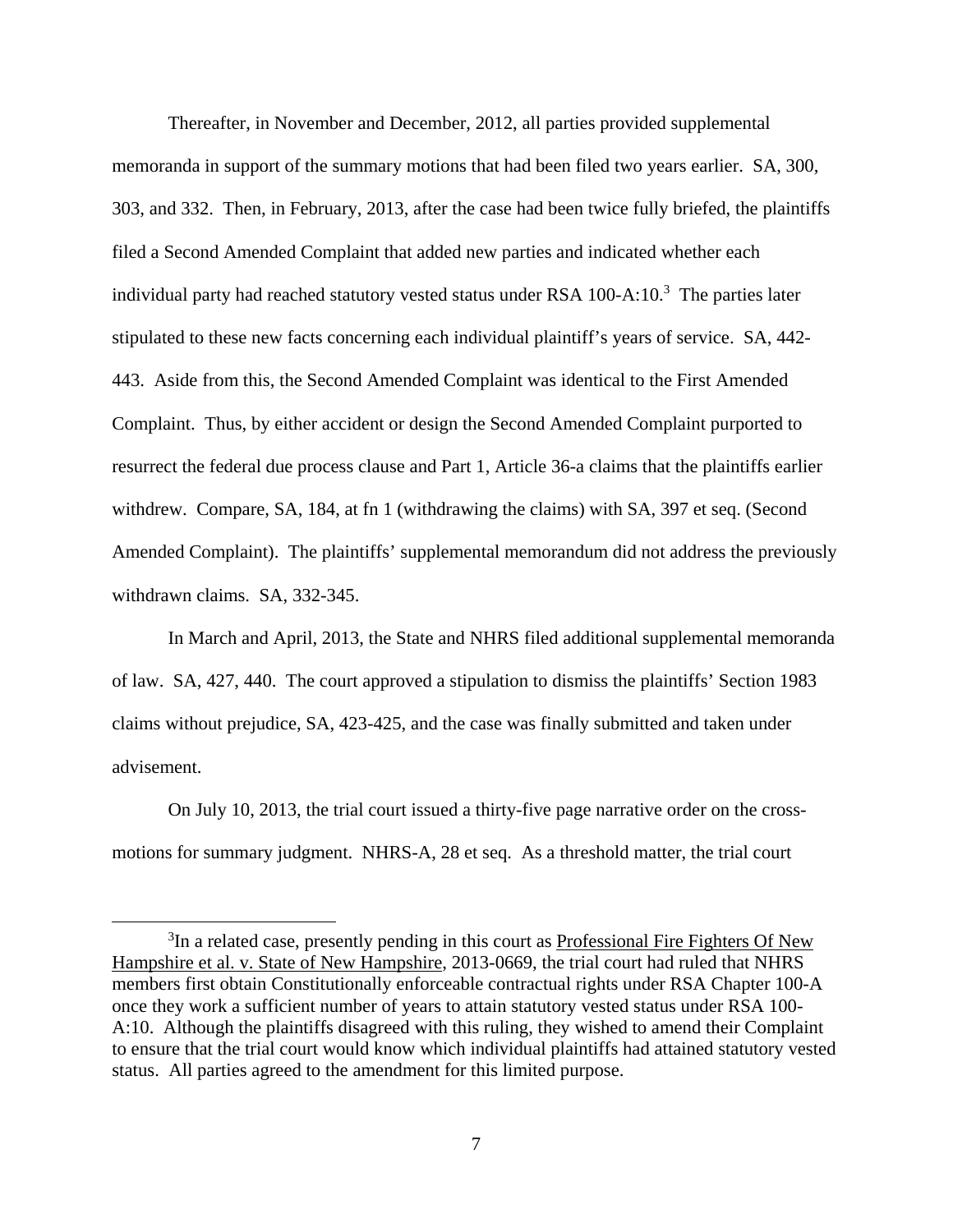deemed the due process and Article 36-a claims as withdrawn. NHRS-A, 28-29 at fn. 1. The trial court then ruled that:

-With respect to the "earnable compensation claim," (a) NHRS members obtain a Constitutionally enforceable contractual right to their pension benefits after they attain statutory vested status under RSA 100-A:10 (which requires ten years of creditable service), NHRS-A, 42, (b) The statutory amendment to the definition of "earnable compensation" would infringe that contractual right if application of the amendment results in a reduced pension, NHRS-A, 51-52, (c) Only one "earnable compensation" plaintiff was both "vested" prior to the effective date of the statutory amendment and able to show a reduction in his pension as a result of the amendment, NHRS-A, 56-57, (d) summary judgment was granted to this plaintiff and against the other the "earnable compensation" plaintiffs. NHRS-A, 57. Although final order did not expressly indicate the applicable remedy, presumably the one prevailing plaintiff would be entitled to a recalculation of his pension and payment of the arrearage. This would moot the plaintiff's alternative request for "restitution" of a portion of his member contributions.

-With respect to the COLA claims, (a) the court did not determine whether NHRS retirees had Constitutionally enforceable rights to COLAs, NHRS-A, 58-59, but (b) ruled that even if such a right existed, the plaintiffs failed to demonstrate that the alleged infringement was both "not necessary" and "substantial," and (c) no plaintiff had demonstrated actual harm. NHRS-A, 59. Therefore, the court granted the State summary judgment on the COLA claims, including those related to the special account. NHRS-A, 59.

The plaintiffs unsuccessfully moved to reconsider. SA, 453 et seq., SA 512 et seq. This appeal follows.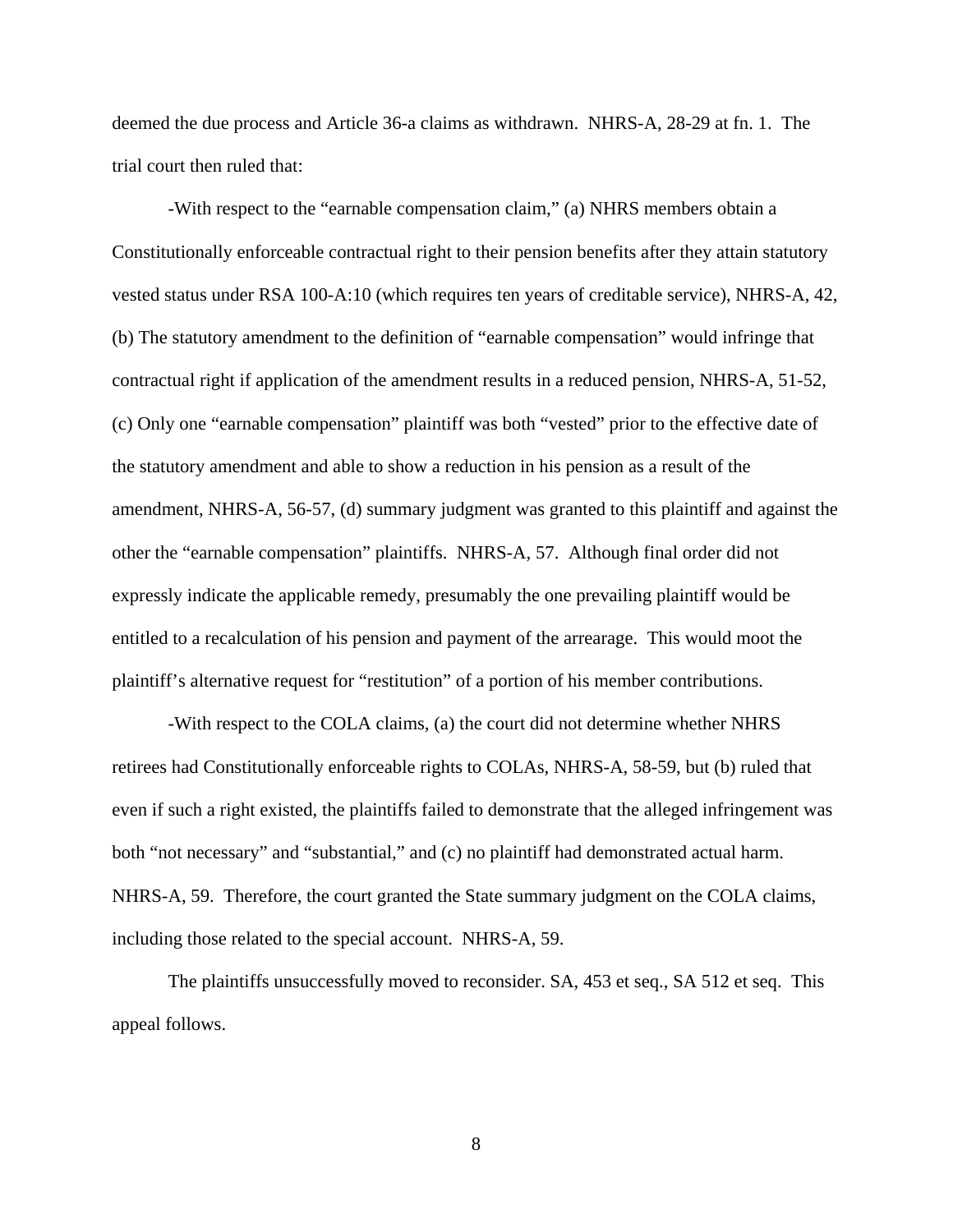#### STATEMENT OF THE FACTS

#### A. The New Hampshire Retirement System

The New Hampshire Retirement System is a tax qualified pension trust and governmental pension plan established by RSA 100-A:2.<sup>4</sup> NHRS provides defined benefit retirement annuities and other post-employment benefits for New Hampshire's full-time police officers, firefighters, teachers, and state employees as well as many political subdivision employees.<sup>5</sup> NHRS has over 48,000 working, contributing members and close to 30,000 retired members and beneficiaries. See, NHRS Comprehensive Annual Financial Report For The Fiscal Year Ended June 30, 2013, p. 59 (published on December 10, 2013 ), available at www.nhrs.org, ("2013 CAFR").

NHRS is a public institution and a component of the State of New Hampshire. State Employees' Association of New Hampshire, Inc. v. Belknap County, 122 N.H. 614 (1982). However, it is not an executive branch agency. New Hampshire Retirement System v. Sununu 126 N.H. 104, 109 (1985). NHRS is governed by a Board of Trustees that "ha<sup>[s]</sup> the powers, privileges and immunities of a corporation," RSA 100-A:15. It is funded and administered exclusively through member and employer contributions and investment income. RSA 100-A:15 and 16. Thus, NHRS is self-supporting. It does not receive additional public funds for staff, consultants, facilities or operations. RSA 100-A:15. See also, N.H. Constitution, Part 1, Article 36-a.

NHRS' funding scheme is controlled by statute and by Part 1, Article 36-a of the New Hampshire Constitution (which specifically addresses employer contributions):

 $\overline{4}$ <sup>4</sup>See, 26 U.S.C. 401(a) (defining the criteria for federal tax qualified pension trusts) and 26 U.S.C. 414(d) (defining the term "governmental plan").

 ${}^{5}$ See, RSA 100-A:1 (definitions), 100-A:3 (NHRS membership), 100-A:5 and 6 (annuities) and 100-A:8, 9, 10 and 52 et seq. (other post-employment benefits).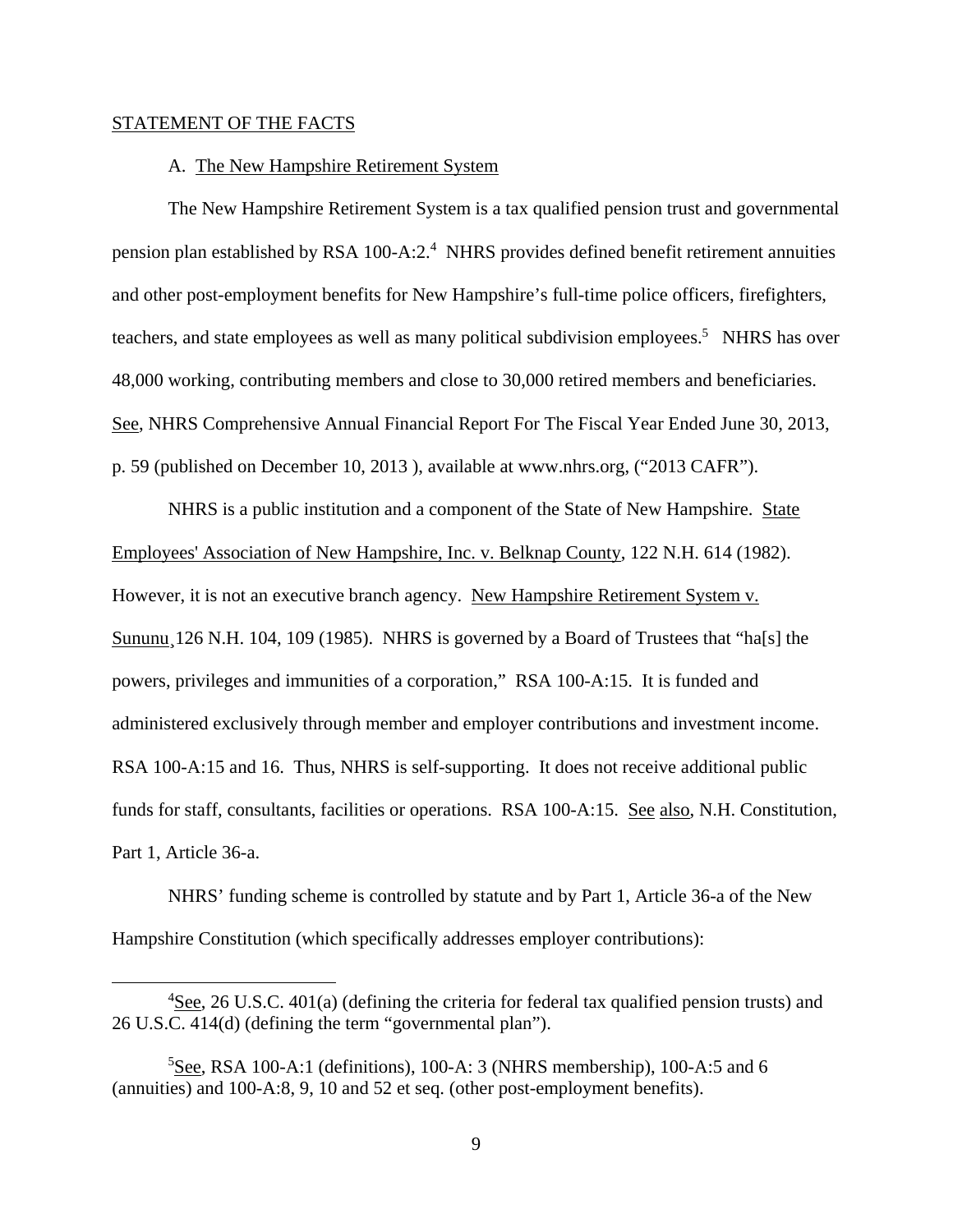-NHRS working members pay contributions to NHRS as a percentage of their "earnable compensation." RSA 100-A:16, I. This percentage is set by statute, RSA 100-A:16, I, and NHRS has no discretion to alter it.

-NHRS employers pay contributions as a percentage of each of their member's "earnable compensation." The employer contribution rate is set, or "certified" every two years by NHRS based on its actuary's determination of what is necessary to fund the system's long term liabilities. RSA 100-A:16, II. See also, N.H. Constitution Part 1, Article 36-a.

-NHRS receives investment income through an investment policy adopted by the NHRS Trustees and implemented by the NHRS Independent Investment Committee in the exercise of their fiduciary responsibilities. RSA 100-A:15.

NHRS' benefit scheme is controlled entirely by RSA Chapter 100-A. Statutory formulae dictate whether, when and to what extent members and beneficiaries are eligible for benefits. See, RSA 100-A:5, 6, 8, 9, and 52 et seq. NHRS plays no role in determining the scope of member benefits. NHRS' obligations with respect to the payment of benefits are administrative and ministerial.

B. Facts Relating To "Earnable Compensation"

The concept of "earnable compensation," as defined by the twelve versions of RSA 100- A:1, XVII that have been in effect since NHRS was established in 1967 (see, p. 12 below), plays two fundamental but entirely distinct roles in the operation of the NHRS pension trust.

The Use Of "Earnable Compensation" To Determine Benefits: NHRS pension annuities and death benefits are paid in direct proportion to the average of a member's three highest years of "earnable compensation" (or five best years for members who did not attain statutory "vested"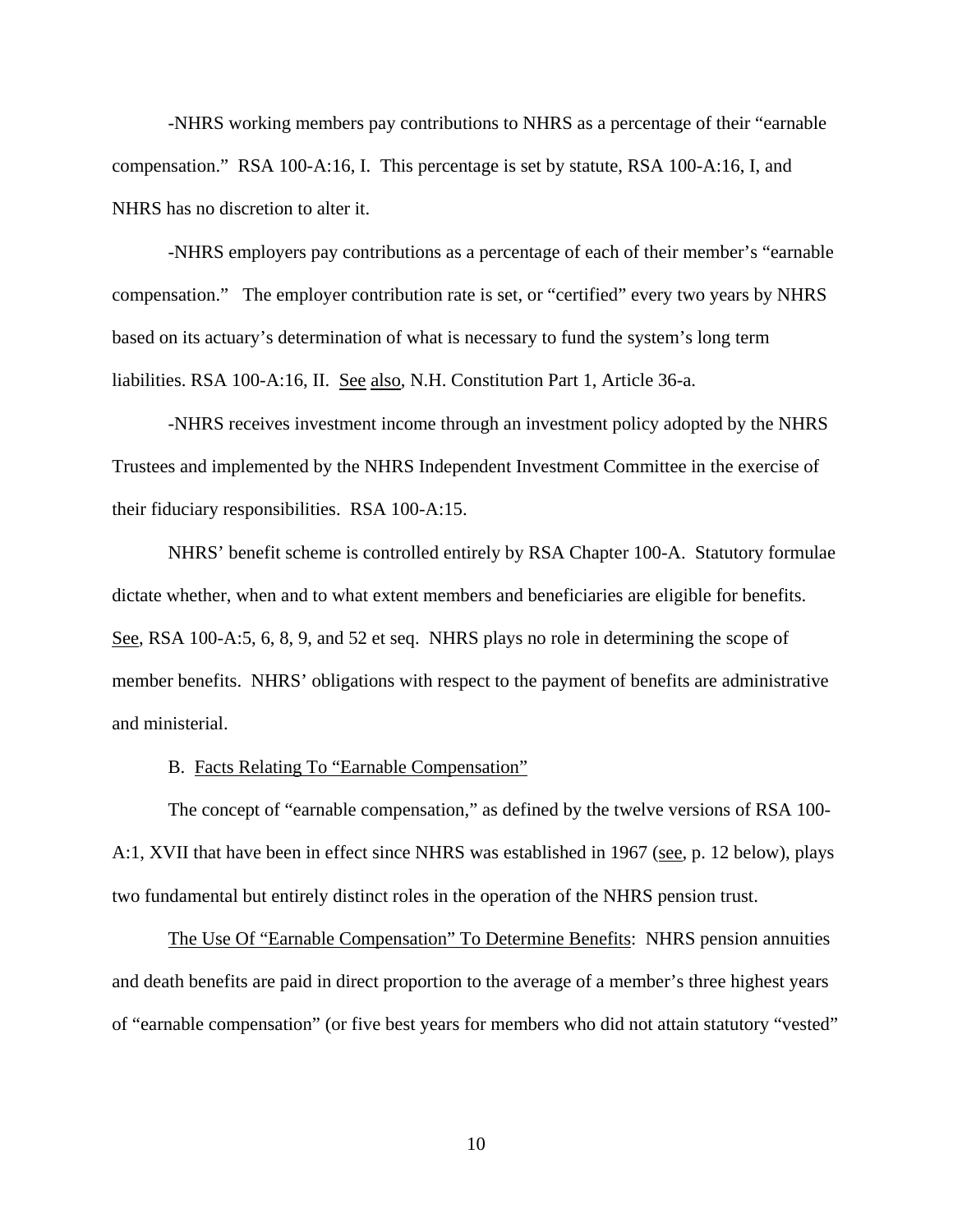status prior to January 1, 2012). $6$  RSA 100-A:1, XVIII, 100-A:5 and 6. "Earnable compensation" for every year other than the highest three (or five) years is not considered at all in calculating member benefits.

The three (or five) years that are used to calculate a member's pension may not be indicative of either the amount or the make-up of the member's lifetime "earnable compensation." For example, a pension may reflect a substantial amount of overtime and paid details in a police officer's final year or two of employment, even if the officer rarely received such compensation in previous years. See generally, Milette v. New Hampshire Retirement System, 141 N.H. 342 (1996) (a case in which a members' highest year of "earnable compensation" included a severance payment that drove up the amount of the member's retirement annuity). Likewise, even before the statutory amendment at issue in this appeal, a member might have paid contributions based on "other compensation" (such as a uniform allowance) that was not available to the member during his or her highest earning years.

For the purpose of determining pension benefits, members are credited with the amount of "earnable compensation" that is reported by their employers for each year based on the definition of "earnable compensation" that is in effect at the time. SA, 115. The amount that is credited to a member for any given year is not recalculated to reflect subsequent Legislative changes in the definition of "earnable compensation." SA, 115. Thus, to use a hypothetical example, if (a) a member had "earnable compensation" of \$50,000 in 2006 and \$500 of this amount represented a clothing allowance and (b) the Legislature subsequently changed the definition of "earnable compensation" to exclude clothing allowances, then:

 $\begin{array}{c|c}\n\hline\n\end{array}$ <sup>6</sup>The average of a member's three (or five) highest years of "earnable compensation" is called the member's "average final compensation." RSA 100-A:1, XVIII.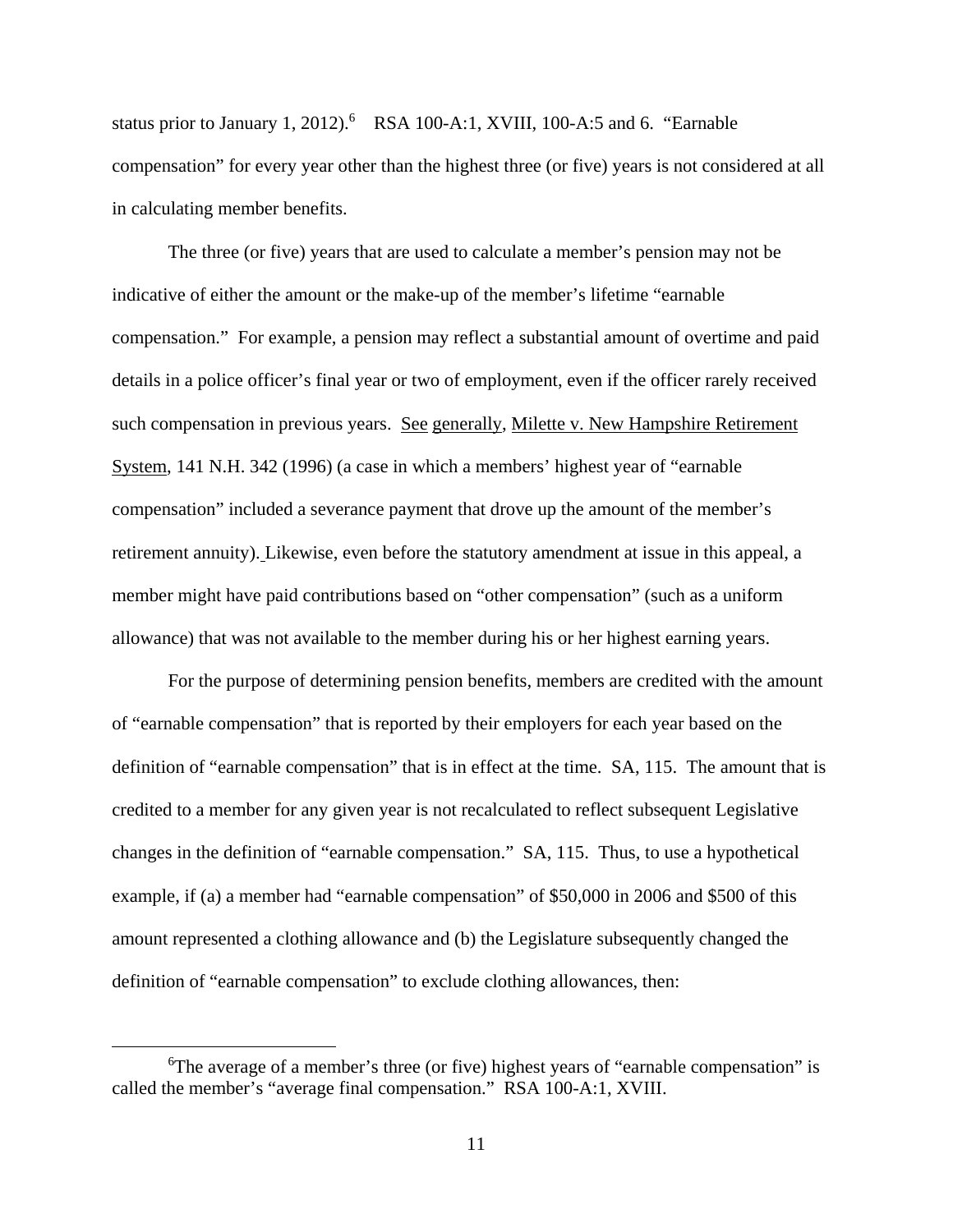-The member's "earnable compensation" for the year 2006 would always be \$50,000 for the purpose of determining pension benefits;

 -If, at the end of the member's government service, the year 2006 was one of the member's three highest years for "earnable compensation," the full \$50,000 would be included as one of the three figures to be averaged for the determination of the members' pension benefit.

 -If, at the end of the member's government service, the year 2006 was not one of the member's three highest years for "earnable compensation," none of the \$50,000 would be used to determine "average final compensation."

 The Use Of Earnable Compensation To Determine Contributions: NHRS receives member and employer contributions based on the definition of "earnable compensation" that is in effect at the time the contribution is made. SA, 115. NHRS never refunds any member or employer contribution based on subsequent Legislative changes to the definition of "earnable compensation." SA, 115. Likewise, NHRS never requests members or employers to make additional contributions for prior years if the definition of "earnable compensation" has changed. SA, 115.

 The Present Dispute: "Earnable compensation" was initially defined by 1967 Laws 134:1 (enacted as part of the statute establishing the New Hampshire Retirement System and codified as RSA 100-A:1, XVII (1967)). The original definition of "earnable compensation" has been amended on eleven separate occasions by the Legislature. See, 1967 Laws 405:1; 1969 Laws 354:2; 1975 Laws 461:2; 1991 Laws 313:1; 1995 Laws 270:1; 1996 Laws 187:1; 1997 Laws 274:1; 2001 Laws 275:6; **2008 Laws 300:1 (2008 HB 1645:1, the statute at issue in this case)**, 2011 Laws 224:161, and finally 2012 Laws 194:4.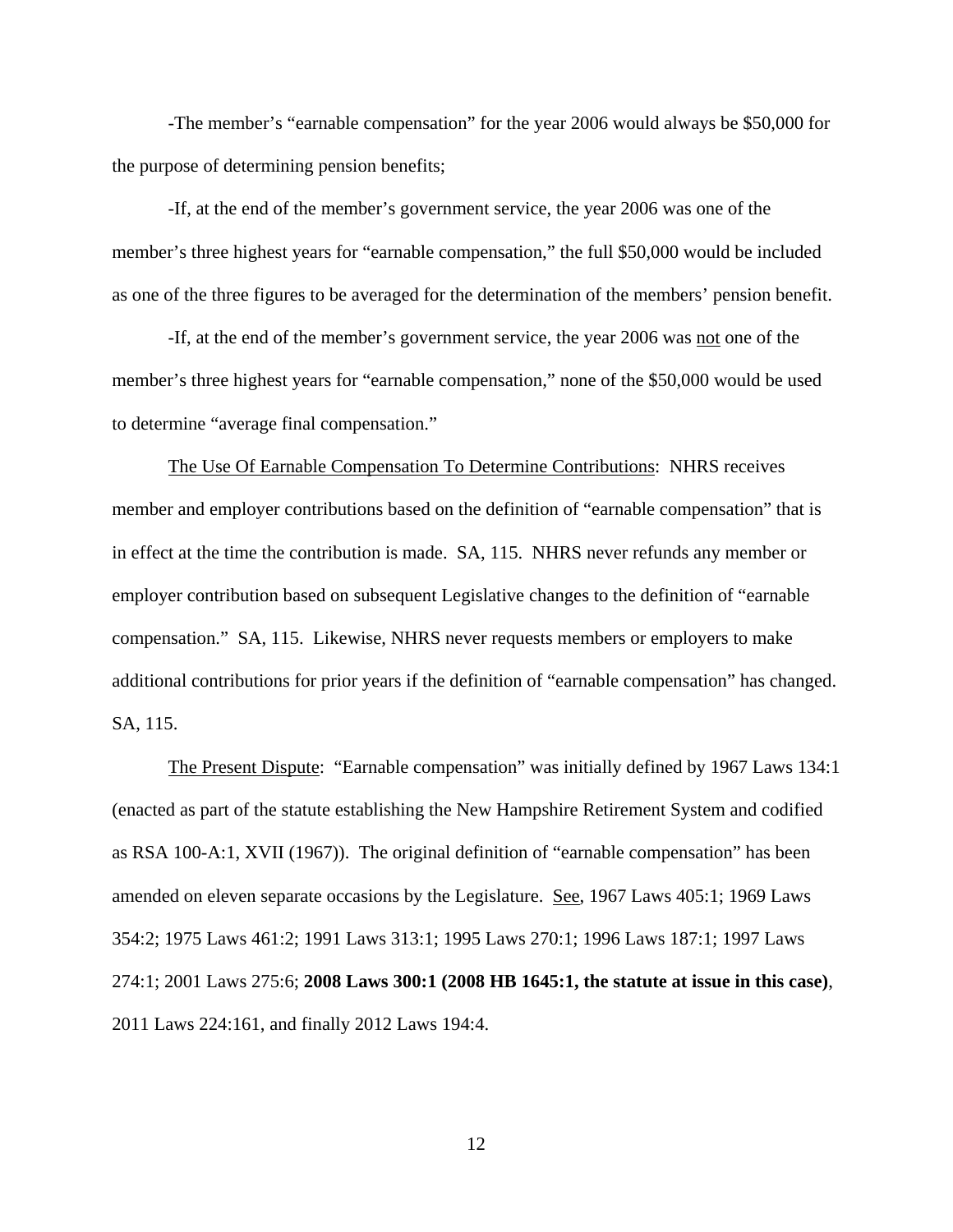At least one of these amendments significantly narrowed the meaning of "earnable compensation" by excluding direct cash compensation. The 1991 amendment (1991 Laws 313:1) capped "earnable compensation" in the final year of employment at 150% of a members' second highest earning year. This amendment limited the effect that early retirement stipends, paid leave time, and final year special duty details and overtime could have on retirement benefits. See generally, In Re Concord Teachers (New Hampshire Retirement System), 158 N.H. 529 (2009).

 The present controversy concerns a less dramatic narrowing of the statute. 2008 Laws 300:1 (2008 HB 1645:1) excluded certain "other compensation" (such as, payments for uniforms or payments in lieu of participation in an employer's health or dental plan) from the definition of "earnable compensation."<sup>7</sup> Prior to the 2008 amendment, virtually all payments that were federally taxable qualified as "earnable compensation."

 $\frac{1}{7}$ 2008 Laws Ch. 300:1 is set forth below. The language it added is in *bold italic*. The language it deleted is in [bracketed strikethough].

<sup>&</sup>quot;Earnable compensation" shall mean for all members the full base rate of compensation paid plus any overtime pay, holiday and vacation pay, sick pay, longevity or severance pay, cost of living bonus, additional pay for extracurricular and instructional activities or for other extra or special duty, and [other compensation paid to the member by the employer] *any military differential pay*, plus the fair market value of non-cash compensation *paid to, or on behalf of, the member* [such as] *for* meals or living quarters if subject to federal income tax*, but excluding other compensation except cash incentives paid by an employer to encourage members to retire, supplemental pay paid by the employer while the member is receiving workers' compensation, and teacher development pay that is not part of the contracted annual salary*. However, earnable compensation in the final 12 months of creditable service prior to termination of employment shall be limited to 1-1/2 times the higher of the earnable compensation in the 12-month period preceding the final 12 months or the highest compensation year as determined for the purpose of calculating average final compensation, but excluding the final 12 months. Any compensation received in the final 12 months of employment in excess of such limit shall not be subject to member or employer contributions to the retirement system and shall not be considered in the computation of average final *Continued on next page*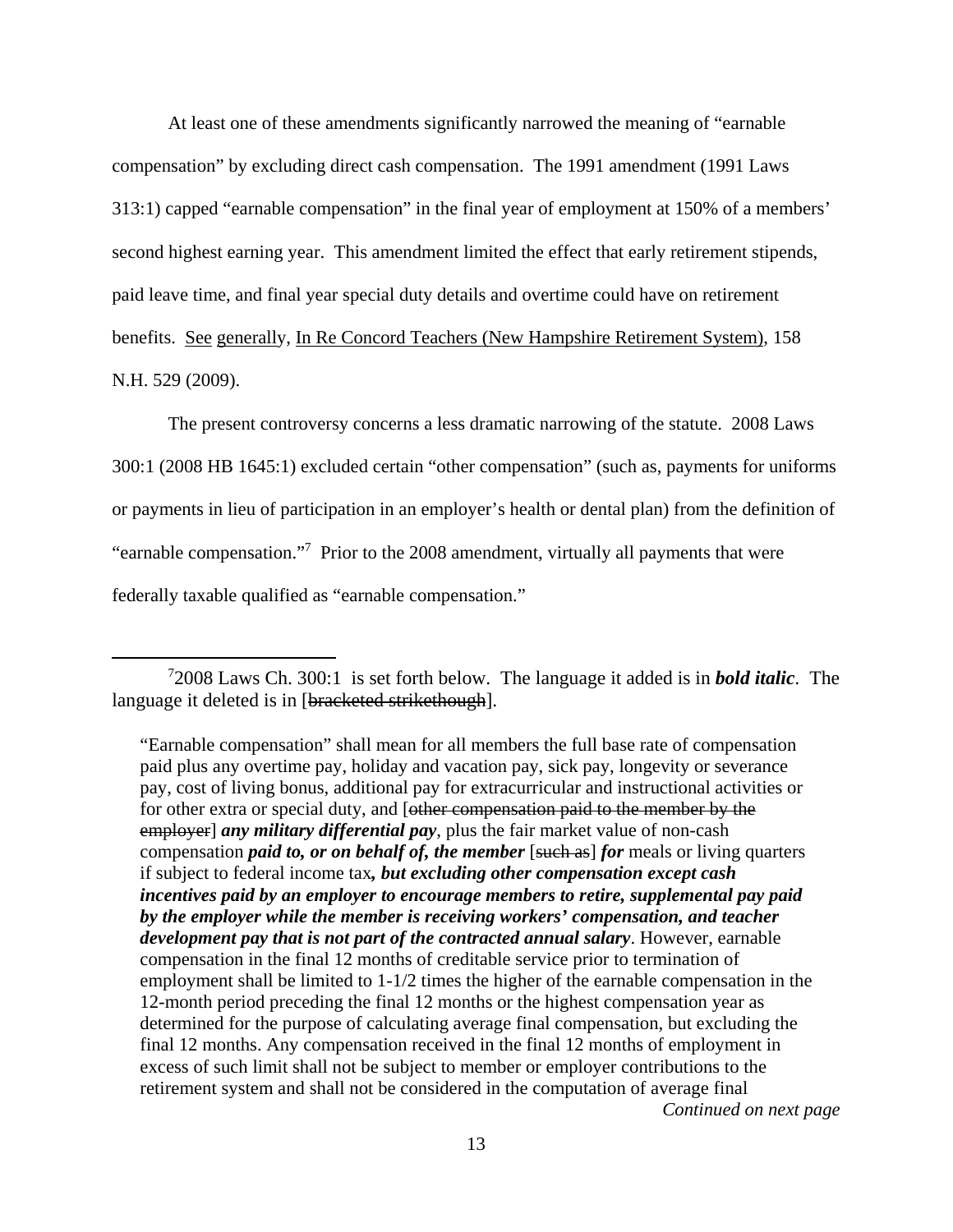The definition of "earnable compensation" was further amended in 2011 and 2012.

Because those more recent statutory amendments are not directly at issue in this appeal, they are detailed only in the following footnote. $8$  None of these statutory changes were retroactive. Previously reported "earnable compensation" for prior years was not recalculated. SA, 115.

### \_\_\_\_\_\_\_\_\_\_\_\_\_\_\_\_\_\_\_\_\_\_\_\_ *Continued from previous page*

compensation. Provided that, the annual compensation limit for members of governmental defined benefit pension plans under section 401(a)(17) of the United States Internal Revenue Code of 1986, as amended, shall apply to earnable compensation for all employees, teachers, permanent firemen, and permanent policemen who first become eligible for membership in the system on or after July 1, 1996. Earnable compensation shall not include compensation in any form paid later than 120 days after the member's termination of employment from a retirement eligible position, with the limited exceptions of disability related severance pay paid to a member or retiree no later than 120 days after a decision by the board of trustees granting the member or retiree disability retirement benefits pursuant to RSA 100-A:6 and of severance pay which a member was entitled to be paid within 120 days after termination but which, without the consent of the member and not through any fault of the member, was paid more than 120 days after the member's termination. The member shall have the burden of proving to the board of trustees that any severance payment paid later than 120 days after the member's termination of employment is earnable compensation and meets the requirements of an asserted exception to the 120-day post-termination payment requirement.

8 2011 Laws 224:161 (2011 HB 2) amended RSA 100-A:1, XVII as follows:

*(a)* For [all**]**members *who have attained vested status prior to January 1***, 2012** the full base rate of compensation paid **,** *as determined by the employer***,** plus any overtime pay, holiday and vacation pay, sick pay, longevity or severance pay, cost of living bonus, additional pay for extracurricular and instructional activities [or for other extra or special duty], and any military differential pay, plus the fair market value of non-cash compensation paid to, or on behalf of, the member for meals or living quarters if subject to federal income tax, but excluding other compensation except cash incentives paid by an employer to encourage members to retire, supplemental pay paid by the employer while the member is receiving workers' compensation, and teacher development pay that is not part of the contracted annual salary. *Compensation for extra and special duty, as reported by the employer, shall be included but limited during the highest 3 years of creditable service as provided in paragraph XVIII.* However, earnable compensation in the final 12 months of creditable service prior to termination of employment shall be limited to 1-1/2 times the higher of the earnable compensation in the 12-month period preceding the final 12 months or the highest compensation year as determined for the purpose of calculating average final compensation, but excluding the final 12 months. Any compensation received in the final 12 months of *Continued on next page*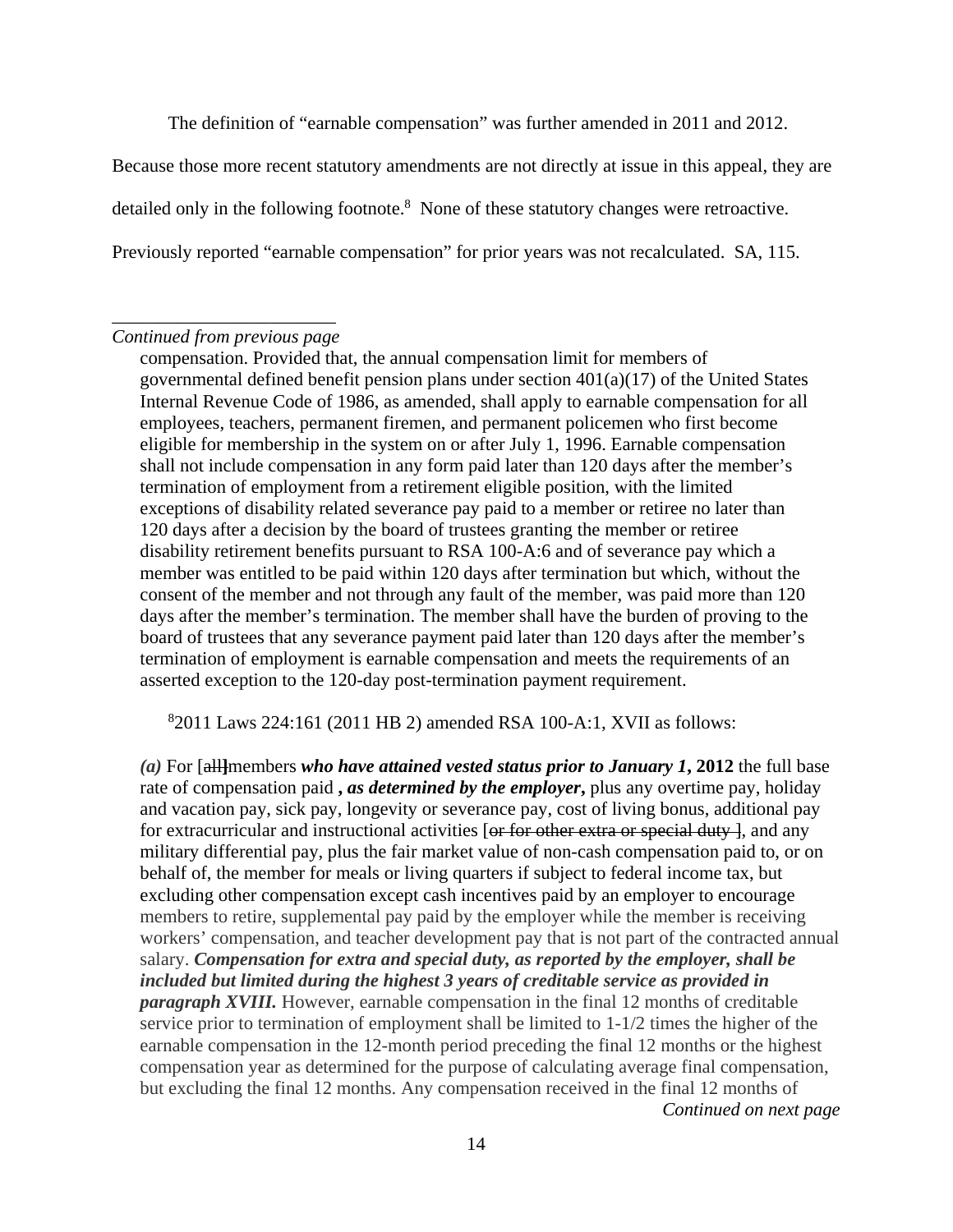### \_\_\_\_\_\_\_\_\_\_\_\_\_\_\_\_\_\_\_\_\_\_\_\_ *Continued from previous page*

employment in excess of such limit shall not be subject to member or employer contributions to the retirement system and shall not be considered in the computation of average final compensation. Provided that, the annual compensation limit for members of governmental defined benefit pension plans under section 401(a)(17) of the United States Internal Revenue Code of 1986, as amended, shall apply to earnable compensation for all employees, teachers, permanent firemen, and permanent policemen who first become eligible for membership in the system on or after July 1, 1996. Earnable compensation shall not include compensation in any form paid later than 120 days after the member's termination of employment from a retirement eligible position, with the limited exceptions of disability related severance pay paid to a member or retiree no later than 120 days after a decision by the board of trustees granting the member or retiree disability retirement benefits pursuant to RSA 100-A:6 and of severance pay which a member was entitled to be paid within 120 days after termination but which, without the consent of the member and not through any fault of the member, was paid more than 120 days after the member's termination. The member shall have the burden of proving to the board of trustees that any severance payment paid later than 120 days after the member's termination of employment is earnable compensation and meets the requirements of an asserted exception to the 120-day post-termination payment requirement.

### *(b)*

*(1) For members who have not attained vested status prior to January 1, 2012, the full base rate of compensation paid, as determined by the employer, plus compensation over base pay. Compensation over base pay shall include as applicable, subject to subparagraphs (2), (3), and (4), any overtime pay, holiday and vacation pay, sick pay, cost of living bonus, annual longevity pay, additional pay for extracurricular and instructional activities, compensation for extra and special duty, and any military differential pay, plus the fair market value of non-cash compensation paid to, or on behalf of, the member for meals or living quarters if subject to federal income tax, but excluding other compensation except supplemental pay paid by the employer while the member is receiving workers' compensation and teacher development pay that is not part of the contracted annual salary.* 

*(2) Compensation over base pay shall be limited during the highest 5 years of creditable service as provided in paragraph XVIII.* 

*(3) Earnable compensation shall not include compensation for extra and special duty for members who commence service on and after July 1, 2011.* 

*(4) Earnable compensation shall not include incentives to encourage members to retire, severance pay or end-of-career additional longevity payments, and pay for unused sick or vacation time. Earnable compensation in the final 12 months of creditable service prior to termination of employment shall be limited to 1-1/2 times the higher of the earnable compensation in the 12-month period preceding the final 12 months or the highest compensation year as determined for the purpose of calculating Continued on next page*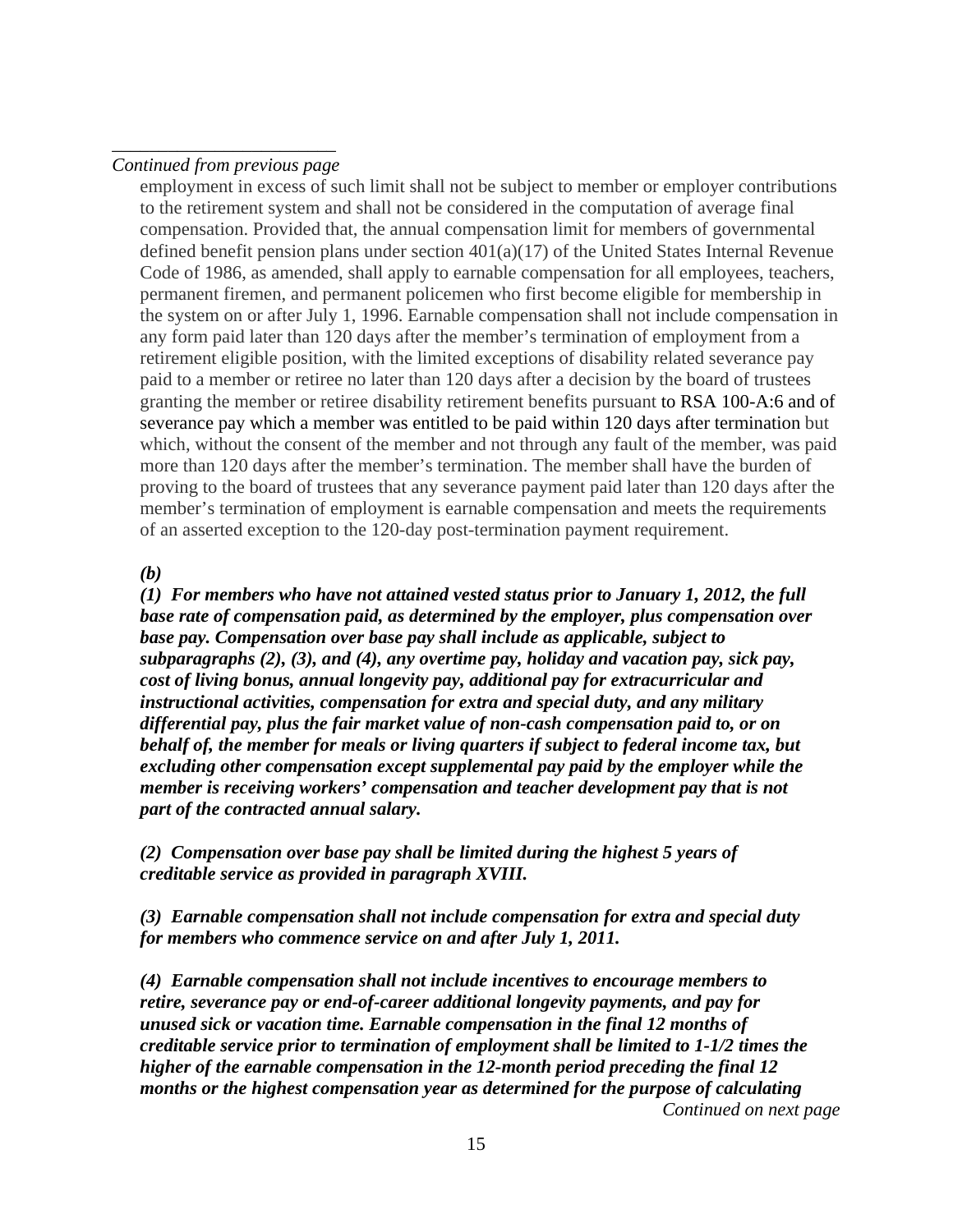No party presented any evidence concerning the number of NHRS members who were affected by the 2008 amendment that excluded "other compensation" from the definition of "earnable compensation." However, three plaintiffs received several thousand dollars per year from their employers in lieu of health insurance benefits. SA, 442-443. One of these plaintiffs retired in 2011 and the parties stipulated that his annual pension would be larger by \$389 per month (\$4,668 per year) if this "other compensation" were included as "earnable compensation" for his three highest earning years. SA, 443.

The two other plaintiffs who received substantial payments in lieu of health insurance are active members in the middle of their working lives. SA, 442-443. The record is silent with respect to whether they are likely to continue to receive cash payments in lieu of health insurance (which would depend both on their family insurance needs and on their future collective bargaining contracts). Therefore, one can only speculate as to whether their ultimate pensions will be affected by the exclusion of "other compensation" from the definition of "earnable" compensation."

2012 Laws 194:4, amended RSA 100-A:1, XVII(b)(1) excluded "holiday, vacation pay and sick pay" from the definition of "earnable compensation" established by 2011 Laws 224:161 (2011 HB 2) for NHRS members who had not attained vested status prior to January 1, 2012.

\_\_\_\_\_\_\_\_\_\_\_\_\_\_\_\_\_\_\_\_\_\_\_\_ *Continued from previous page* 

*average final compensation, but excluding the final 12 months. Any compensation received in the final 12 months of employment in excess of such limit shall not be subject to member or employer contributions to the retirement system and shall not be considered in the computation of average final compensation. Provided that, the annual compensation limit for members of governmental defined benefit pension plans under section 401(a)(17) of the United States Internal Revenue Code of 1986, as amended, shall apply to earnable compensation for all employees, teachers, permanent firemen, and permanent policemen who first become eligible for membership in the system on or after July 1, 1996. Earnable compensation shall not include compensation in any form paid later than 120 days after the member's termination of employment from a retirement eligible position.*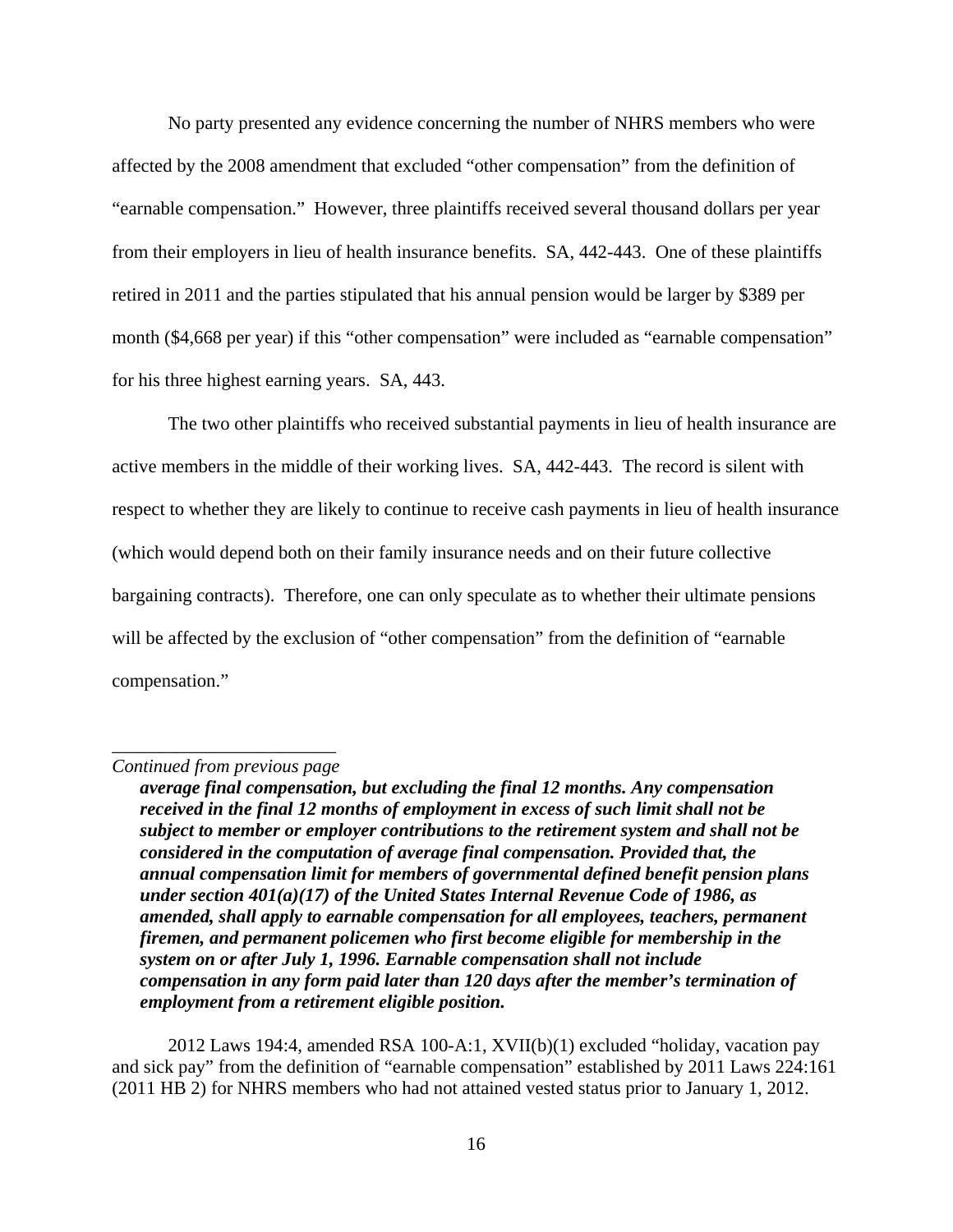For the past five years, however, these two plaintiffs have been better off financially because they have not been paying member contributions based on the payments they receive in lieu of health insurance. One plaintiff, a police officer who receives \$642.87 per month in lieu of health insurance, SA, 443, would pay an extra \$74.25 per month (i.e. \$891 per year) in NHRS contributions if this payment were part of his "earnable compensation" (using on the statutory contribution rate of 11.55% for policer officers). The other plaintiff, a police officer who receives \$333 per month in lieu of health insurance, SA, 443, saves \$38.46 per month (i.e. \$461.52 per year).

Two other plaintiffs received far more modest "other compensation" in the form of clothing allowances of \$475 per year. Even if (a) these two plaintiffs continue to receive identical clothing allowances during their three highest earning years and (b) eventually retire with pensions equal to 75% of their average final compensation (which would require 30 years of service for these Group II members, see RSA 100-A:5), the effect of excluding their clothing allowances from "earnable compensation" will be minimal. Their pensions would be \$29.69 per month lower. In contrast, they would save over twenty years of contributions on that compensation with the exclusion.

As the foregoing makes clear, the "earnable compensation" provision of 2008 Laws 300:1 (2008 HB 1645:1) does not affect the NHRS membership equally: The small minority of members who receive thousands of dollars each year in lieu of health insurance during their highest earning years will end up with lower pensions. Yet some members who presently receive payments in lieu of health insurance may choose to accept insurance (or may not have the option) during their highest earning years. Those members pay reduced contributions. Other members receive much lower amounts of "other compensation" which may or may not affect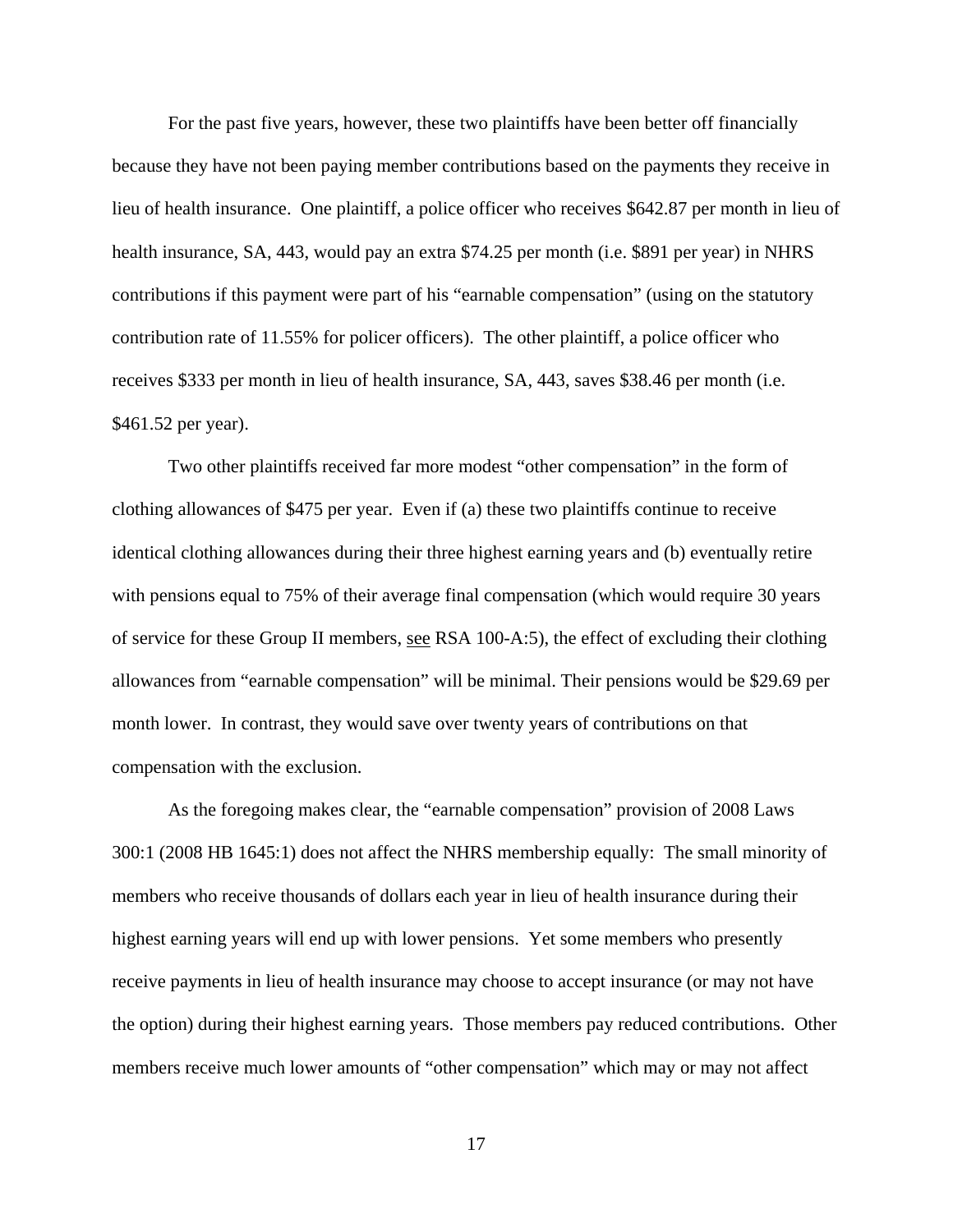their ultimate pensions because, until a member is nearing retirement, it is difficult to determine whether he is better or worse off as a result of the statutory amendment.

NHRS does not know—and has no way to determine—which members received or made contributions on "other compensation." SA, 116. Approximately 475 employers in the NHRS System provide NHRS with the total amount of "earnable compensation" for each of their members. SA, 116. None of these employers indicated how much, if any, of pre-2008 "earnable compensation" was "other compensation," let alone how much was for a clothing allowance or a payment in lieu of health insurance or some other specific benefit.

Thus, the alternative relief that the plaintiffs request—i.e. membership-wide equitable restitution from NHRS in the amount of contributions made over the course of each member's working life for "other compensation"—would require all of these employers to audit and reconstruct decades of payrolls.

#### C. Facts Relating To Colas And The Special Account

 History: Prior to 1993, the Legislature granted COLAs on an *ad hoc* basis for one or more categories of beneficiaries. A general COLA statute was enacted in 1989, but it said only that NHRS beneficiaries would be entitled to COLAs "if and when enacted by the legislature." See, 1989 Laws 400:2; RSA 100-A:41-a, I (1989-1994).

 In 1993, this statute was amended to require an annual COLA of between 1% and 5% if, and only if: (a) A COLA in a specific amount was approved that year by the Legislature's fiscal committee, see RSA 100-A:41-a, II (1994-2009); and (b) The NHRS actuary certified that funds were available in the NHRS special account to pay for terminal funding of the COLA. See, 1993 Laws 340:4; RSA 100-A:41-a (1994-2008).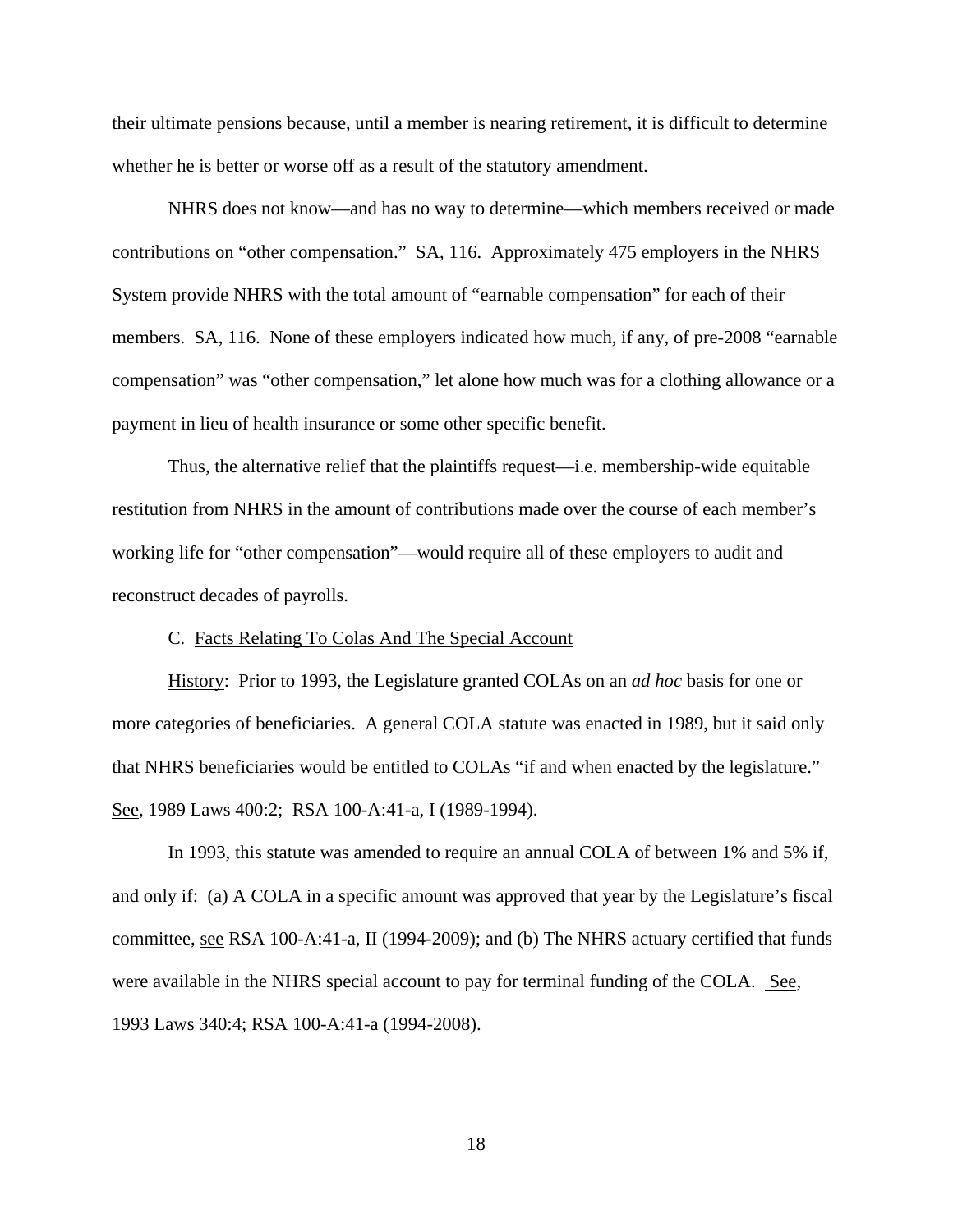In 2008, the Legislature amended the COLA statute. Pursuant to 2008 Laws 300:19 (2008 HB 1645:19) (the statute presently challenged by plaintiffs) COLAs were set at 1.5% of a member's retirement allowances in the previous year, subject to a \$450 per year cap. See, RSA 100-A:41-a (2009).<sup>9</sup> COLAs were still only available to the extent there were sufficient funds in the NHRS special account. Id. Further, COLAs were only made available only for the single fiscal year beginning on July 1, 2008. Id.

 The COLA statute has since been amended three times. See, 2009 Laws 144:242 (2009 HB 2:242, extending COLAs through the 2009 fiscal year); 2010 Sp. Sess. Laws 1:102 (same for 2010 fiscal year); and 2012 Laws 261:5 (eliminating reference to the special account). No COLAs have been provided since the end of the 2010 fiscal year.

 In 2008, the Legislature also enacted a new statute, RSA 100-A:41-b, that provided temporary supplemental allowances.<sup>10</sup> 2008 Laws 300:20 (2008 HB 1645:20). Retirees who had at least 15 years of service and a retirement allowance of \$20,000 or less, received a temporary supplemental allowance of \$1,000 per year for fiscal 2008, 2009 and 2010. Retirees who retired prior to January 1, 1993, and their beneficiaries, received an annual \$500 temporary allowance for the same years. Those temporary allowances ceased at the end of fiscal 2010.<sup>11</sup>

 <sup>9</sup> <sup>9</sup>The statutory amendment provided that members who receive annuities greater than \$30,000 woul receive COLAs based only on the first \$30,000. 1.5% of \$30,000 is \$450.

<sup>&</sup>lt;sup>10</sup>A temporary supplemental allowance differs from a COLA. The amount of a COLA becomes a permanent addition to a beneficiary's base retirement allowance. A temporary supplemental allowance is a a one-time payment. Compare, RSA 100-A:41-a (COLAs) and RSA 100-A:41-b (Temporary Supplemental Allowances).

<sup>&</sup>lt;sup>11</sup>The same statute, RSA 100-A:41-b granted an additional temporary allowance to political subdivision retirees who were receiving NHRS medical insurance subsidies through fiscal 2012. The amount of this additional payment was \$500 for retirees taking a one person medical benefit and \$1,000 for retirees taking a two person medical benefit. However, this was offset by changes to the medical subsidy statutes. RSA 100-A:52-a and 52-b.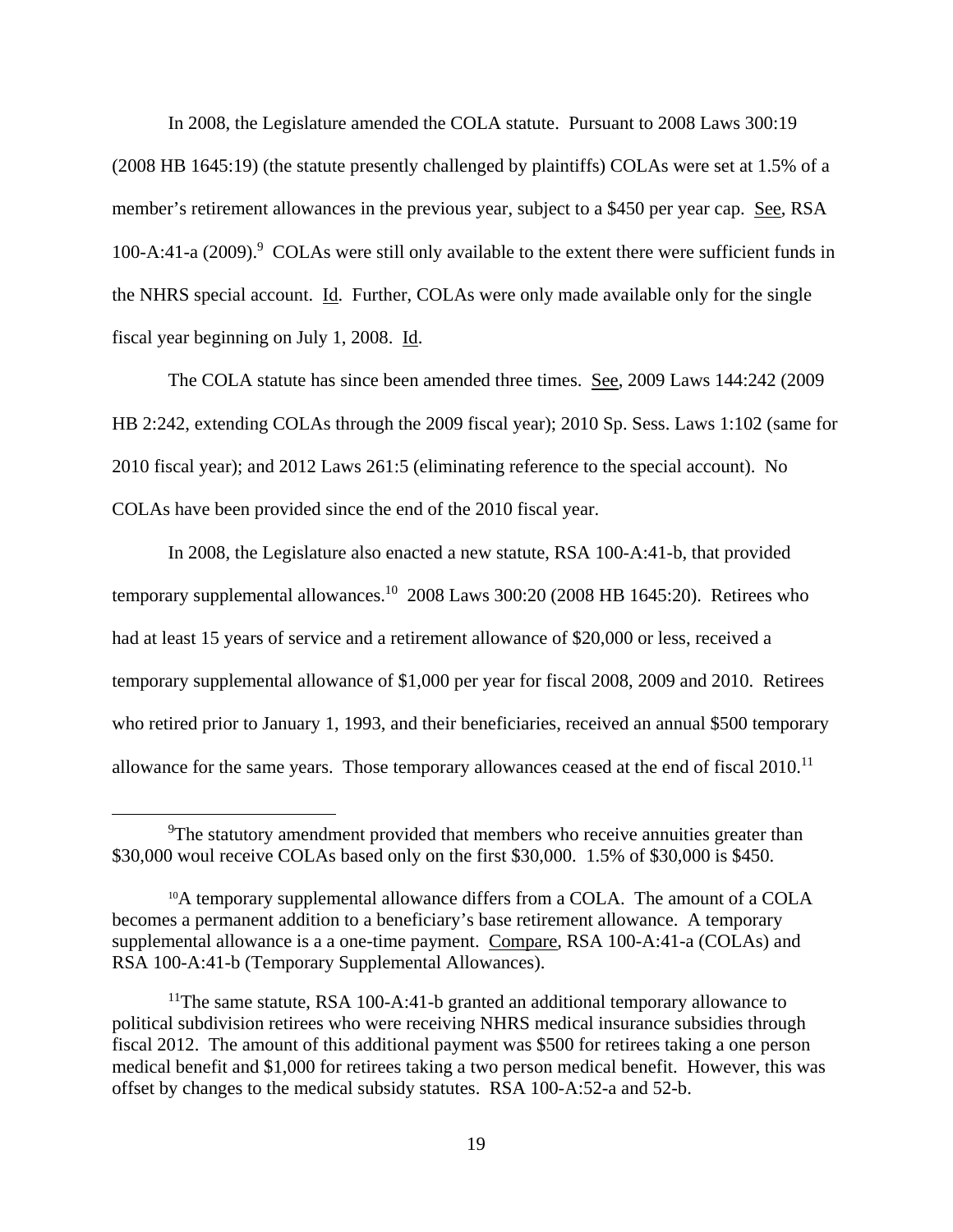The Special Account: From 1993 through 2012, RSA 100-A:41-a made COLAs completely dependent on the presence of terminal funding in the NHRS special account established by RSA 100-A:16, II(h). The special account no longer exists. It was abolished by 2012 Laws 261:14. Its abolition was hastened by the fact that, as explained below, it was used in a manner that transgressed federal tax qualification requirements. SA, 111-112; 119-12. As explained below, the funds in the special account were always part of the NHRS pension trust and, by 2012, the pencil-built wall of bookkeeping entries that separated the special account from the State Annuity Accumulation Fund no longer served a purpose.

The special account was established in  $1983$ <sup>12</sup> See, 1983 Laws 469:146. It was designed as a depository for unexpectedly large investment gains. From 1983 until 2007, if actual investment income for a given year exceeded NHRS' assumed rate of return by more than 0.5%, the additional gain was placed in the special account. RSA 100-A:16,  $II(h)(2)$  (1984–2007). Income from funds in the special account remained in the special account. This account was designed to fund COLAs and other post-employment benefits. RSA 100-A:16, II(h)(7) (1984- 2012). In practice, the special account was used only for COLAs and for the medical subsidies described below. SA, 112.

 In 1988, the Legislature tapped the special account to pay for a newly established nonpension, post-employment benefit. 1988 Laws 191:5, codified as RSA 100-A:52, created a

\* \* \*

 $12$ The special account was subdivided into accounts for each member classification (i.e. firefighters, police officers, teachers and employees), and later subdivided further to distinguish between State and political subdivision employees. See, RSA 100-A:16, II(h) (2003) and (2004- 2012).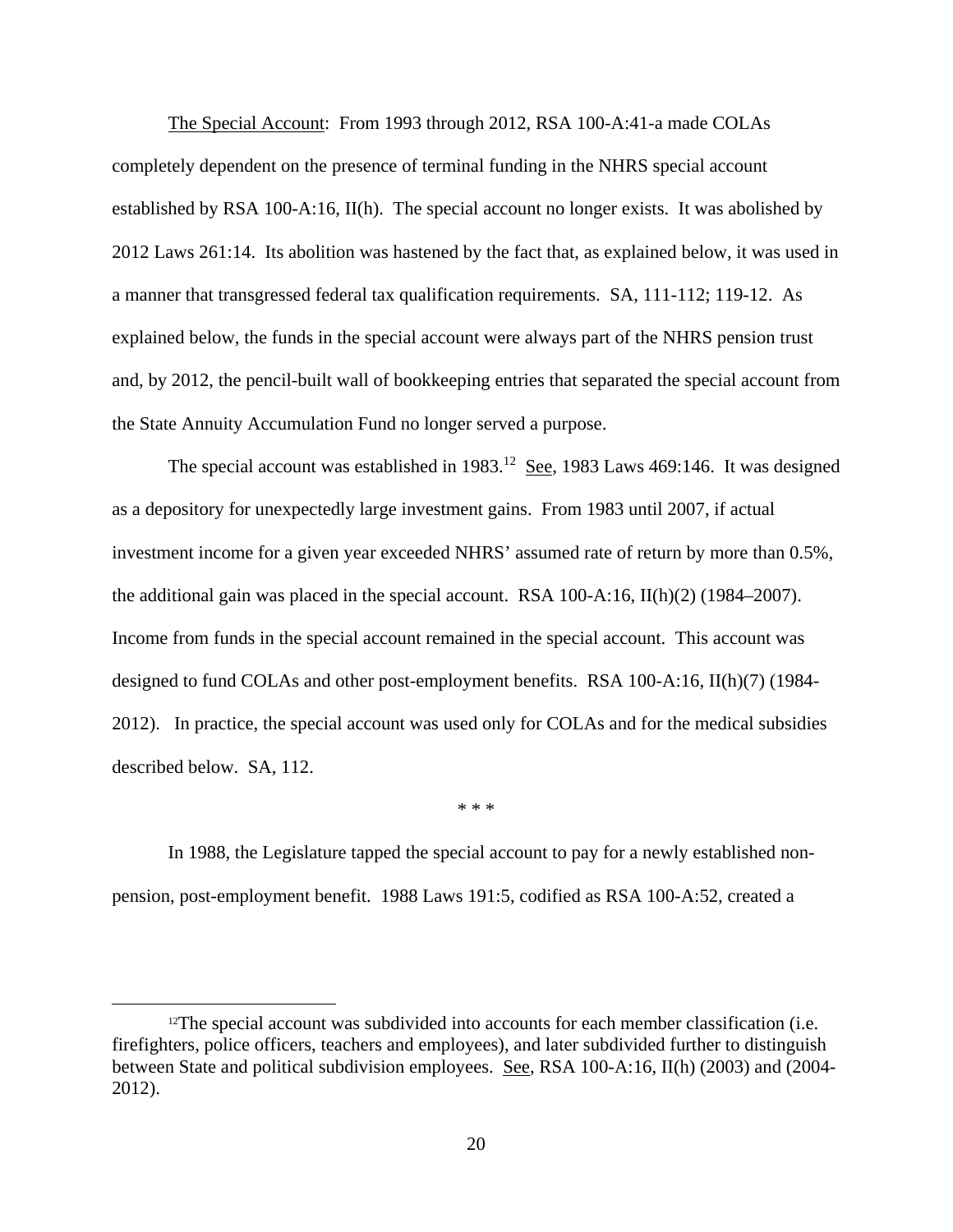wholly new medical subsidy for certain Group II retirees and beneficiaries.<sup>13</sup> Retirees were allowed to continue to participate in their former employer's group medical insurance plan, RSA 100-A:50, and the medical subsidy defrayed some, but not all of the cost. RSA 100-A:52.

 Consistent with federal tax qualification requirements, this non-pension benefit was financed via a medical subtrust established pursuant to 26 U.S.C. §401(h). See, RSA 100-A:53, I. The subtrust was funded in a roundabout fashion: Twenty-five percent of Group II employer contributions were placed in the medical subtrust. SA, 112. See also, RSA 100-A:53, I (1984-  $2012$ ).<sup>14</sup> However, the employer contribution rate was calculated without regard to funding the medical subtrust. SA, 111. See also, RSA 100-A:16, II (h)(5) (1984-2012). Therefore, the pension trust's annuity accumulation fund was shorted by the diversion of twenty-five percent of employer contributions to the medical subtrust. This shortfall was offset by a dollar-for-dollar transfer of funds from the special account to the annuity accumulation fund. RSA 100-A:53, I (1984-2012).

 The medical insurance subsidy was extended to certain Group I political subdivision retirees in 1999, RSA 100-A:52-a, and to Group I State retirees in 2001. RSA 100-A:52- $b^{15}$  The

<sup>&</sup>lt;sup>13</sup>The NHRS membership consists of two groups. RSA 100-A:1, X. Group I members are teachers and "employees." Group II members are police officers and firefighters. (The term "employee" is defined by RSA 100-A:1-V. As a practical matter, any NHRS member who is not a teacher, police officer or firefighter, as those terms are defined by RSA 100-A:1, VI, VII and VIII is an "employee.")

<sup>&</sup>lt;sup>14</sup>The statute provided that employer contributions to the medical subtrust would decrease to the amount necessary to maintain funded status. RSA 100-A:53, I (1984-2012). However, because the medical insurance subsidy continued to increase along with the cost of medical insurance, see RSA 100-A:52 (1989-2008), this decrease in contributions was never realized.

<sup>&</sup>lt;sup>15</sup>Because State retirees already had a medical insurance benefit that was funded by the State under RSA 21-I:30, the NHRS subsidy really amounted to a transfer of funds to the State to defray some of the cost of providing the benefit.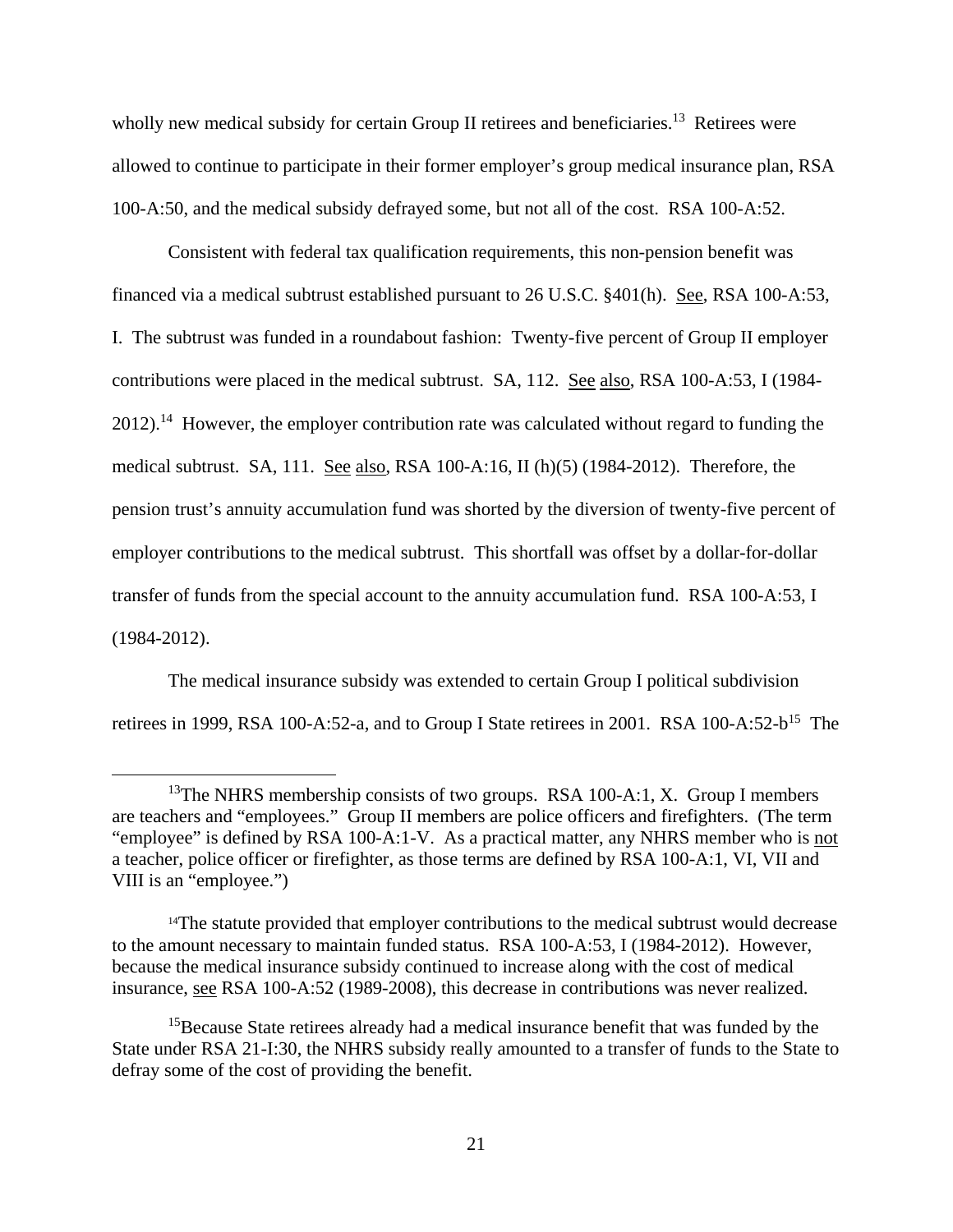funding process for Group I medical subsidies was identical to that used for Group II members, i.e. employer contributions were diverted to the medical subtrust and funds from the special account were transferred to the annuity accumulation fund to make up the shortfall. RSA 100- A:53-b, 53-c and 53-d.

 Because the cost of the medical subsidy increased, in 2000 the Legislature directed that a full 33% of employer contributions members be diverted to the medical subtrust for the next seven years, again using the funds in the special account to make up the shortfall in contributions to the annuity accumulation fund. RSA 100-A:53-e.

\* \* \*

In 2007, NHRS' tax counsel opined that because (a) the special account is an indivisible part of the pension trust and (b) it was in effect being used to fund the medical subtrust, NHRS was out-of-compliance with federal tax qualification statutes and regulations.<sup>16</sup> SA, 112, 119-120. Relying on tax counsel, and in order to maintain its tax qualified status, NHRS selfreported its non-compliance to the IRS and proposed corrective action under the IRS' voluntary compliance program. SA, 113-114.

To implement the corrective action that the IRS approved, NHRS sought and obtained legislation that stopped the practice of indirectly using the special account to pay for medical subsidies. See, 2007 Laws 268:7 (2007 HB 653:7 ). See also, 2008 Laws ch. 300 (2008 HB 1645), amending RSA 100-A:53, 53-b, 53-c and 53-d to eliminate references to the special

 <sup>16</sup>With limited and inapplicable exceptions, funds from a pension trust cannot be transferred to a medical subtrust. This is detailed in the Appendix to the State's Brief, in a report from NHRS' outside tax counsel citing pertinent federal tax statutes and IRS regulations. SA, 117-139. No purpose would be served by delving into the minutia of these tax issues in the body of this brief.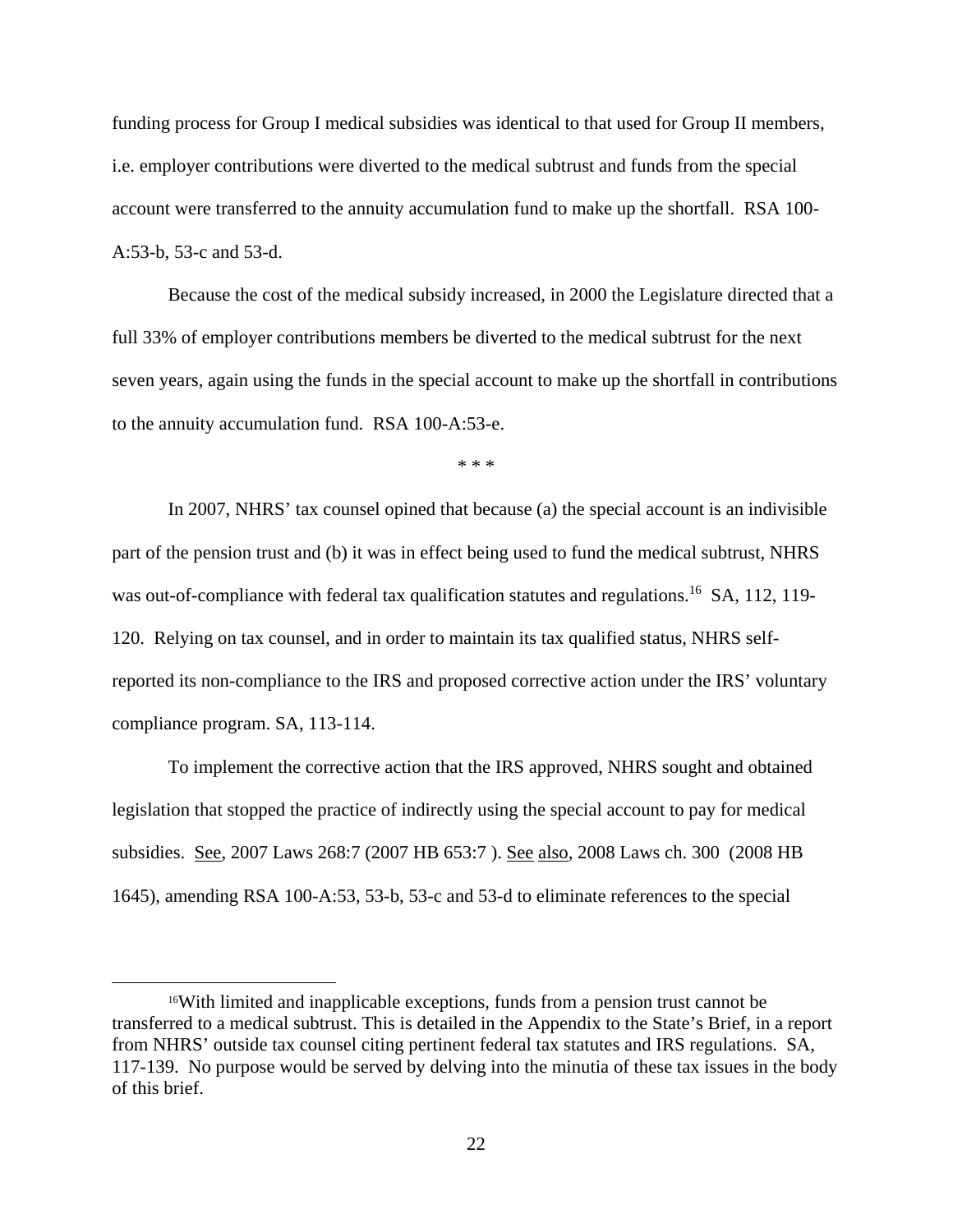account. Therefore, NHRS stopped moving funds in its bookkeeping system from the special account to the annuity accumulation fund.

Prior to the corrective legislation, the special account had been used only for COLAs and medical subsidies. SA, 113. After the legislation, the special account was used only for COLAs. SA, 113. Therefore, employer contributions to the NHRS system had to increase to meet the cost of the medical subsidy benefit.

To counterbalance this increase, and to reflect the fact that the special account no longer paid medical subsidies, the Legislature changed the manner in which it was funded. Under 2007 Laws 268:8 (2007 HB 653:8), funding from the annuity accumulation fund to the special account was prohibited unless the NHRS pension trust was 85% funded and, if that prerequisite were met, funding was limited to investment income over and above a 10.5% rate of return. Because the NHRS System was nowhere near 85% funded, the 2007 legislation effectively stopped the funding of the special account.

Additionally, in 2008 the Legislature directed a one-time transfer of \$250 million from the special account to the annuity accumulation fund. See, 2008 Laws, 303:8 (HB 1645:8), codified as RSA 100-A:16,II (j) (2009-2012). Because this transfer increased funded status of the NHRS pension trust, it resulted in a decrease in the amount of employer contributions and this, in turn, offset the increase in employer contributions due for medical subsidies.

Finally, as noted above, in 2012 the Legislature abolished the special account. 2012 Laws 261:14, repealing RSA 100-A:16, I(h). The special account had always been part of the NRHS pension trust and, because COLAs could be paid directly from the pension trust, there was no longer a reason to maintain the fiction of a separate "account."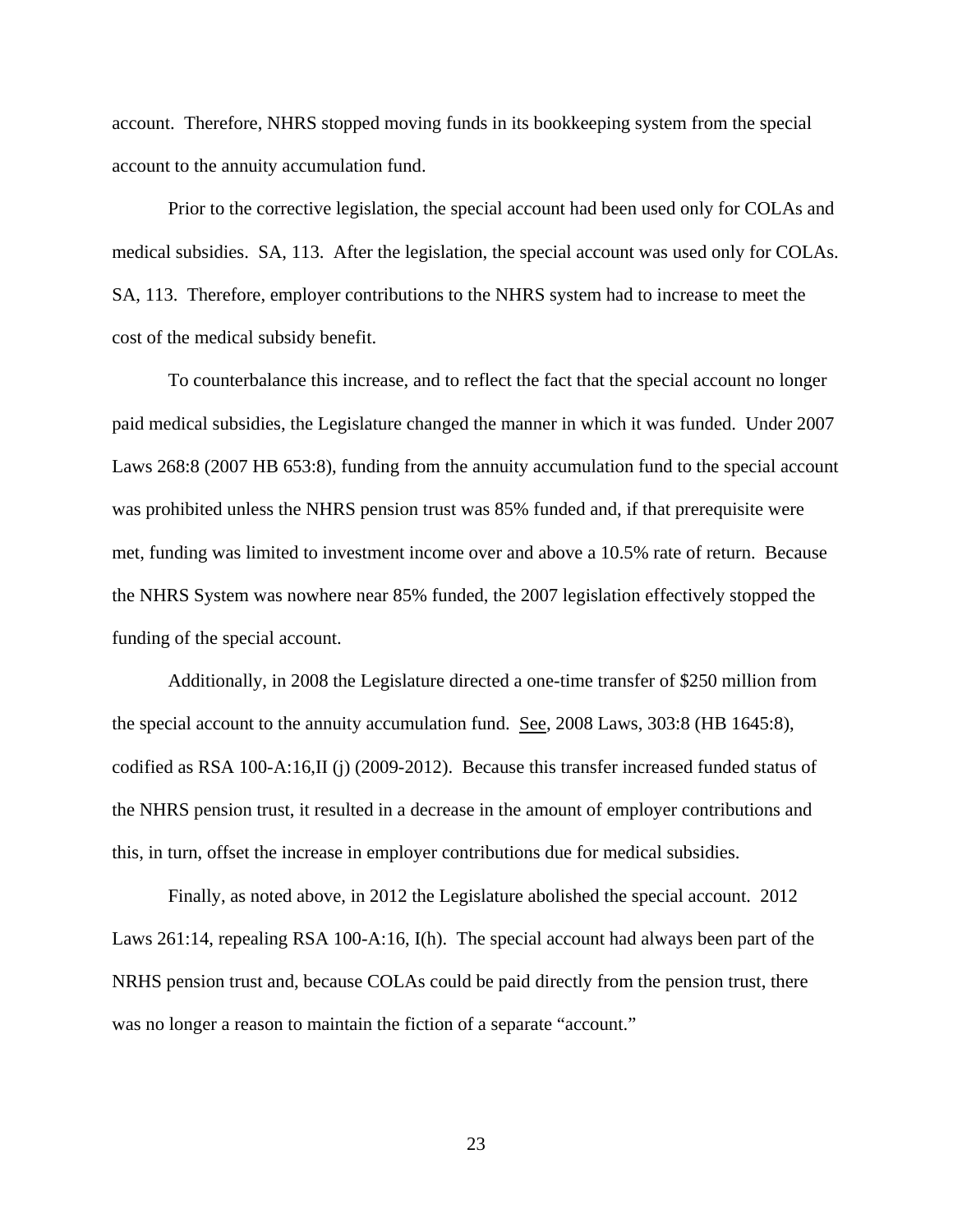#### SUMMARY OF ARGUMENT

I. Plaintiffs' primary request for relief on their "earnable compensation" claim is a prospective injunction that restores the pre-2008 definition of "earnable compensation." NHRS takes no position with respect to whether such injunctive relief is constitutionally required. However, NHRS objects to the alternative relief sought by plaintiffs, i.e. equitable restitution from the NHRS trust fund under the doctrine of unjust enrichment. Plaintiffs claim that NHRS was unjustly enriched by member contributions on "other compensation." Therefore, they seek the return of that portion of their lifetime contributions.

To prove unjust enrichment, plaintiffs must show that (a) NHRS received a benefit it was not legally entitled to receive and (b) it would be unconscionable to allow NHRS to retain that benefit. As the trial court held, neither of these elements is present in this case. NHRS-A, 57- 58. NHRS was legally entitled to the full amount of the plaintiffs' contributions at the time they were made. Plaintiffs paid into the system based on the statutory formula for member contributions. Their contributions were equal to a percentage of their "earnable compensation" as defined by statute at the time the contributions were made. That same amount of "earnable compensation" was then credited to plaintiffs for the purpose of calculating their pensions. Those figures were never adjusted downward. Therefore, if any of a member's three highest earning years of "earnable compensation" occurred prior to the effective date of the 2008 amendment, that member's "other compensation" for such years would factor into his pension.

It must be remembered that NHRS members' pensions have never been calculated based on lifetime "earnable compensation." Only the three highest earning years are considered. Therefore, even before the 2008 amendment, contributions that a member paid based on "other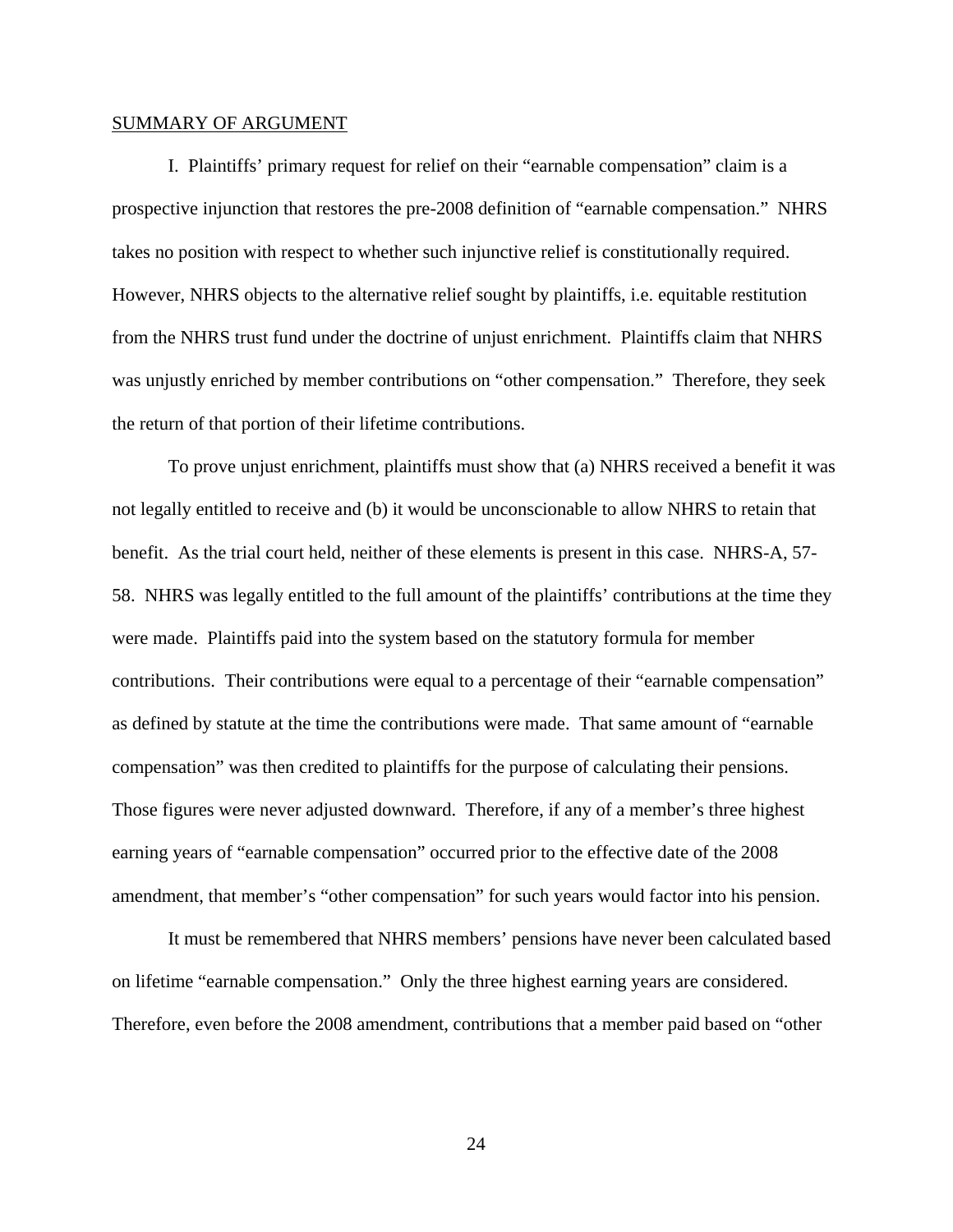compensation," would never factor into the member's pension unless that "other compensation" was earned during one of the member's highest earning years.

It is not unconscionable to allow the NHRS pension trust to keep the contributions that its members made in prior years. NHRS relied on member contributions to fund the pension trust. The plaintiffs' pre-2008 contributions were considered by the NHRS actuary in determining the funded status of the pension trust and, by extension, the amount of necessary employer contributions. The Legislature relied on this information in making benefits decisions over the years. If anything, it would be unconscionable to undermine all of these decisions by depleting the trust in the manner requested by the plaintiffs.

The trial court's decision granting summary judgment to NHRS on plaintiffs' claim for restitution, NHRS-A, 57-58, should be affirmed.

II. Plaintiffs argue that they are constitutionally entitled to both COLAs and to the restoration and replenishment of the special account to fund COLAs. NHRS takes no position on whether, and to what extent, plaintiffs have a right to COLAs. However, NHRS objects to the request for a judicial order that re-establishes and re-fund the special account.

The plaintiffs wish to turn back the clock to the status quo ante, prior to 2008, when the special account was used to fund both COLAs and medical subsidies. But this is an impossible feat because the special account can never again be used for funding medical subsidies. To do so would jeopardize NHRS status as a tax qualified government pension trust. Therefore, if the special account were to be reestablished and used exclusively for COLAs, it would have to be funded differently than it was. If it were funded as prior law dictated, then it would be overfunded for COLAs and the annuity accumulation fund would be artificially underfunded for no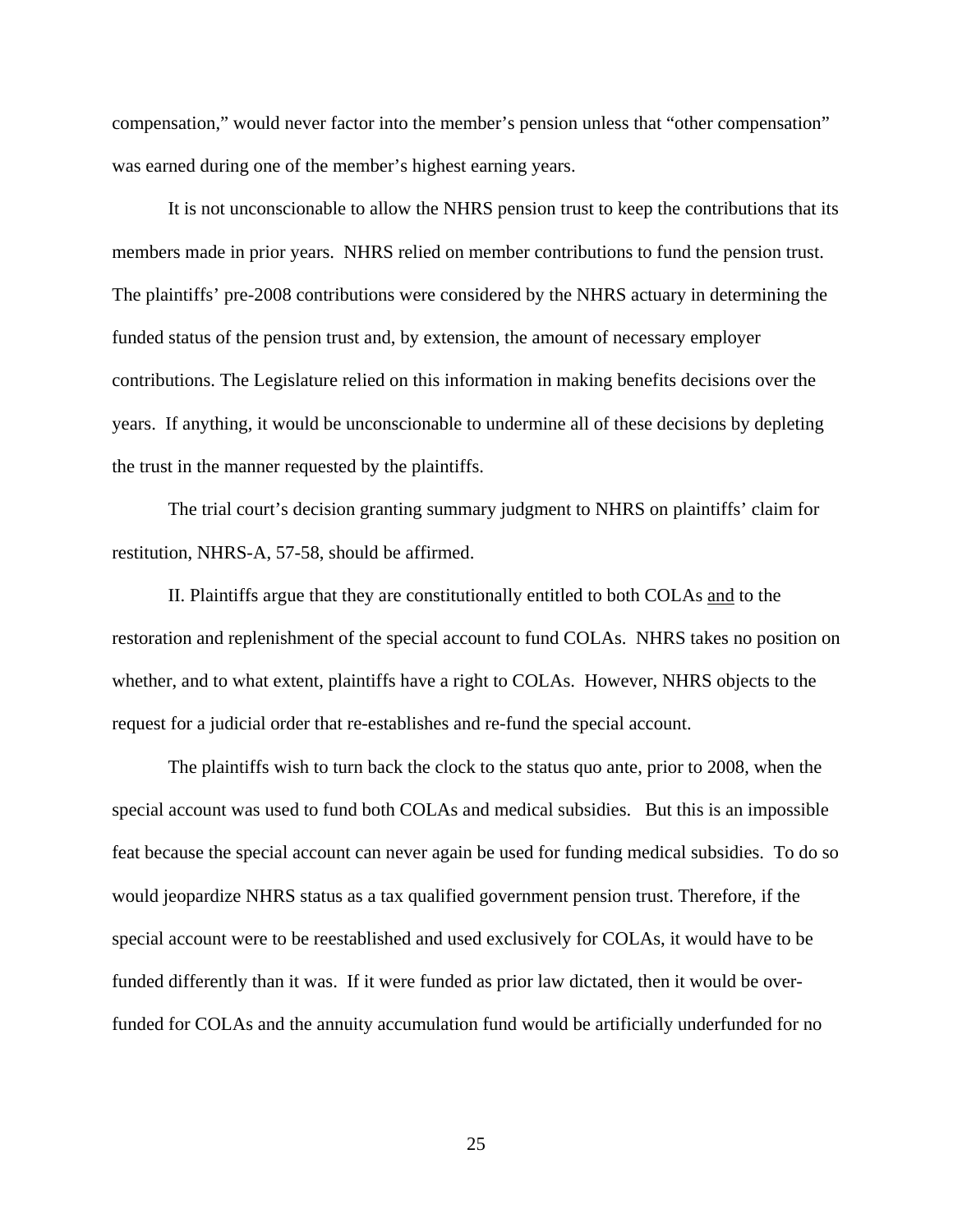logical reason. Any alternative funding formula that the court might devise would be a policy decision best left to the Legislature.

More important, both the annuity accumulation fund and the former special account were part of a single, indivisible pension trust. Transferring funds from one account to the other is the institutional equivalent of an individual moving funds from his savings account to a separate account earmarked for his mortgage. From the individual's perspective, this might be a useful organizational tool. But it would not affect the mortgagee's rights.

Since no assets have left the pension trust as a result of the elimination of the special account, the plaintiffs cannot complain that the trust corpus has shrunk. Every dollar in the trust may only be used to fund retirement allowances. See, N.H. Constitution, Part 1, Article 36-a. Thus, plaintiffs can obtain no direct benefit by resurrecting and replenishing the special account. Their fortunes will not increase or decrease if dollars are moved from one column to another in NHRS' annual report.

This court should affirm the trial court's decision granting summary judgment to NHRS on the plaintiffs' claims for an order restoring and replenishing the special account.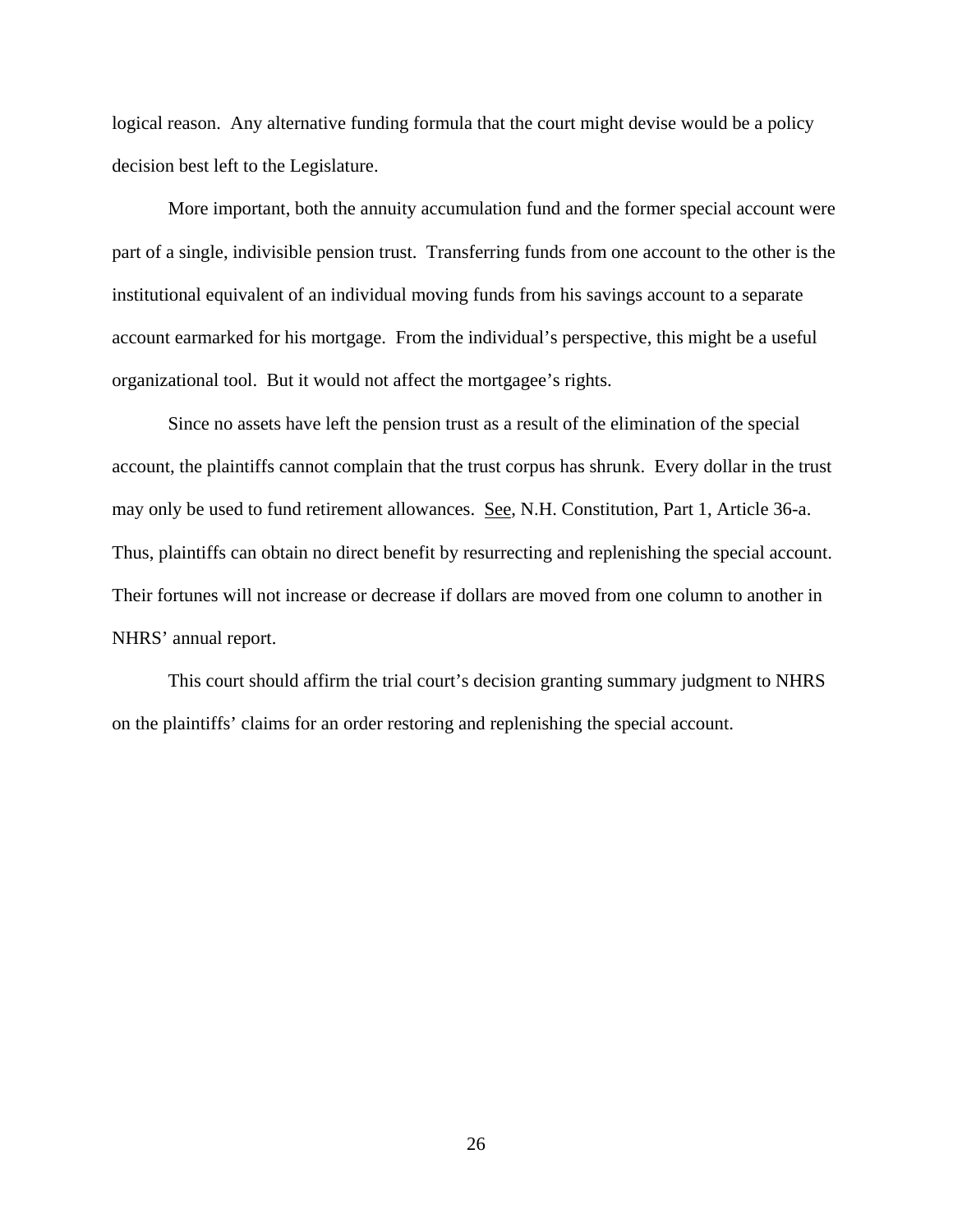### ARGUMENT

# I. THE PLAINTIFFS ARE NOT ENTITLED TO EQUITABLE RESTITUTION FROM THE NHRS PENSION TRUST ON THEIR EARNABLE COMPENSATION CLAIM

Plaintiffs seek equitable restitution from NHRS under the doctrine of unjust enrichment in connection with their earnable compensation claim. Plaintiffs' Brief at p. 48-49; SA, 208, 419-420. More particularly, they seek the return of all contributions they have made to NHRS over their working years based on "other compensation." Id. Although not argued as such in their brief, plaintiffs' request for restitution was expressly brought in the alternative to the primary relief that they seek, i.e. an injunction restoring the pre-2008 definition of earnable compensation. See, SA, 208 (Plaintiff's Motion For Summary Judgment):

…[A]ctive members are contractually entitled to monthly pension benefits that include all of the "other compensation" that was part of the formula for determining pensions when they vested in their pensions However, should the Court conclude otherwise, then—alternatively—these members are entitled to "restitution" in the amount of their contributions that were attributable to this "other compensation."

As a threshold matter, NHRS takes no position with respect to whether the primary, injunctive relief that plaintiffs seek is required by our Constitutions. If injunctive relief is required, then given a reasonable lead time for implementation, the prior definition of earnable compensation can be used going forward. Further, if the judgment in favor of the one prevailing plaintiff in this case is affirmed, the same relief can be granted to other NHRS retirees who come forward and prove that they would have a greater pension under the pre-2008 statute.<sup>17</sup>

<sup>&</sup>lt;sup>17</sup>As explained below, NHRS has no way to identify such potential claimants, let alone determine the amount of "other compensation" that should be considered in the calculation of their pensions.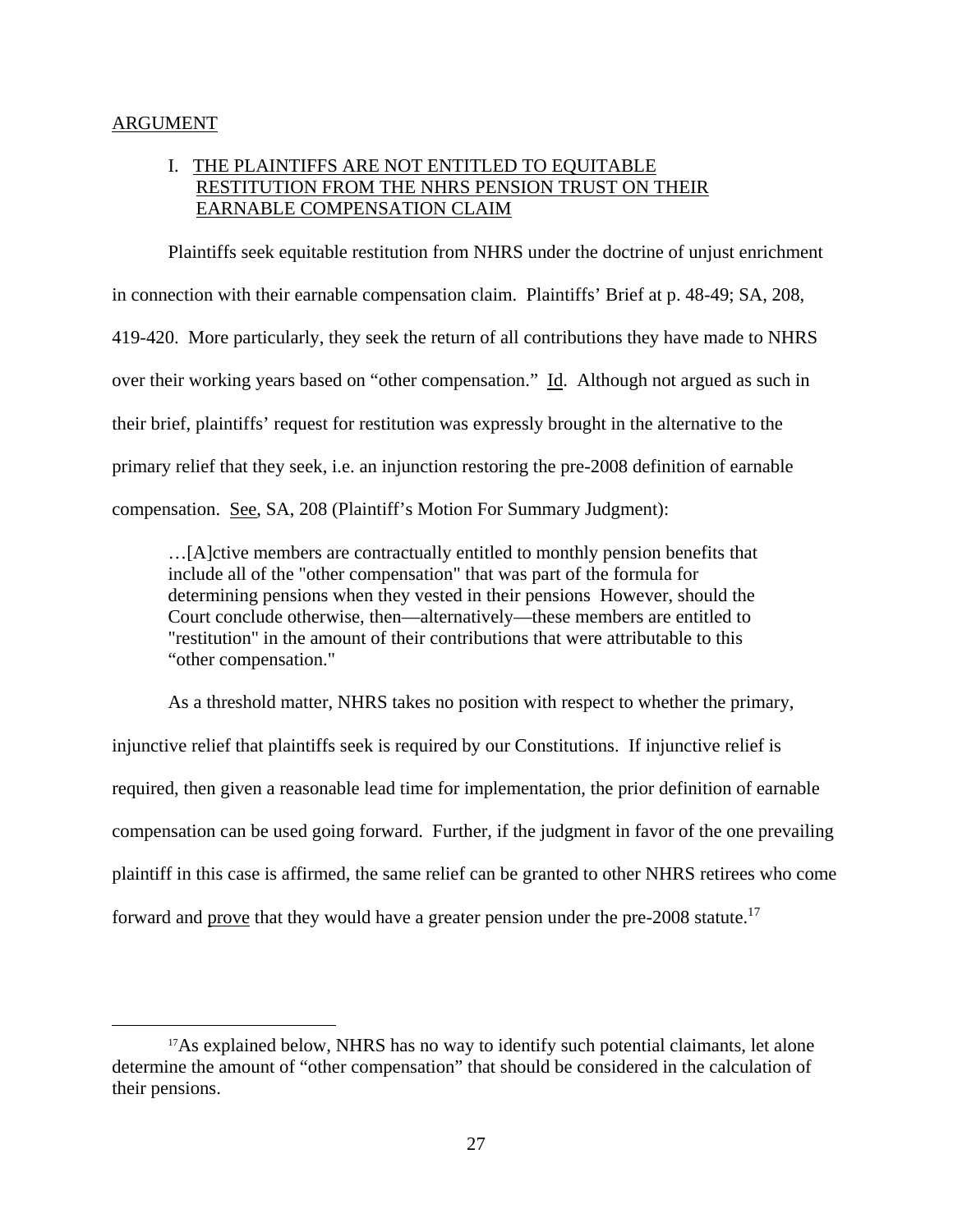However, NHRS contests plaintiffs' alternative request for restitution because none of the elements of unjust enrichment are present. In order to prevail, the plaintiffs must prove that: (a) NHRS received a benefit that it was not legally entitled to receive, and (b) it would be *unconscionable* to allow NHRS to retain this benefit. See e.g., Clapp v. Goffstown School District, 159 N.H. 206, 210 (2009) ( "Unjust enrichment is an equitable remedy, found where an individual receives a benefit which would be unconscionable for him to retain."); Kowalski v. Cedars of Portsmouth Condominium Association., 146 N.H. 130, 133 (2001) (same); R. Zoppo Co., Inc. v. City of Manchester, 122 N.H. 1109 (1982) (same).

The first element of unjust enrichment is not present because NHRS was legally entitled to the full amount of the plaintiffs' contributions at the time they were made. Plaintiffs paid into the system based on the statutory formula for member contributions.<sup>18</sup> Even accepting, dubitante, plaintiffs' suggestion that it would be unconstitutional to use one definition of "earnable compensation" as a measuring stick for contributions and a different definition for the purpose of determining benefits, that was not the case when the contributions were made. Every year, NHRS members paid contributions based on the current definition of "earnable compensation." Every year they were credited with the same amount of "earnable compensation" for benefits purposes.

Those numbers were never adjusted downward to reflect subsequent changes in the definition of "earnable compensation." Thus, if at the time a member retires, it is determined that his highest earning three years of "earnable compensation" occurred prior to the effective

 <sup>18</sup>Member contribution rates were increased while this case was pending in the trial court. See, 2011 Laws 224:172 (2011 HB 2:172), amending RSA 100-A:16, I(a). That constitutionality of that increase is presently before this court in Professional Fire Fighters Of New Hampshire et al. v. State of New Hampshire et al., 2013-0669. This brief does not express any opinion on whether the increase in member rates was constitutional.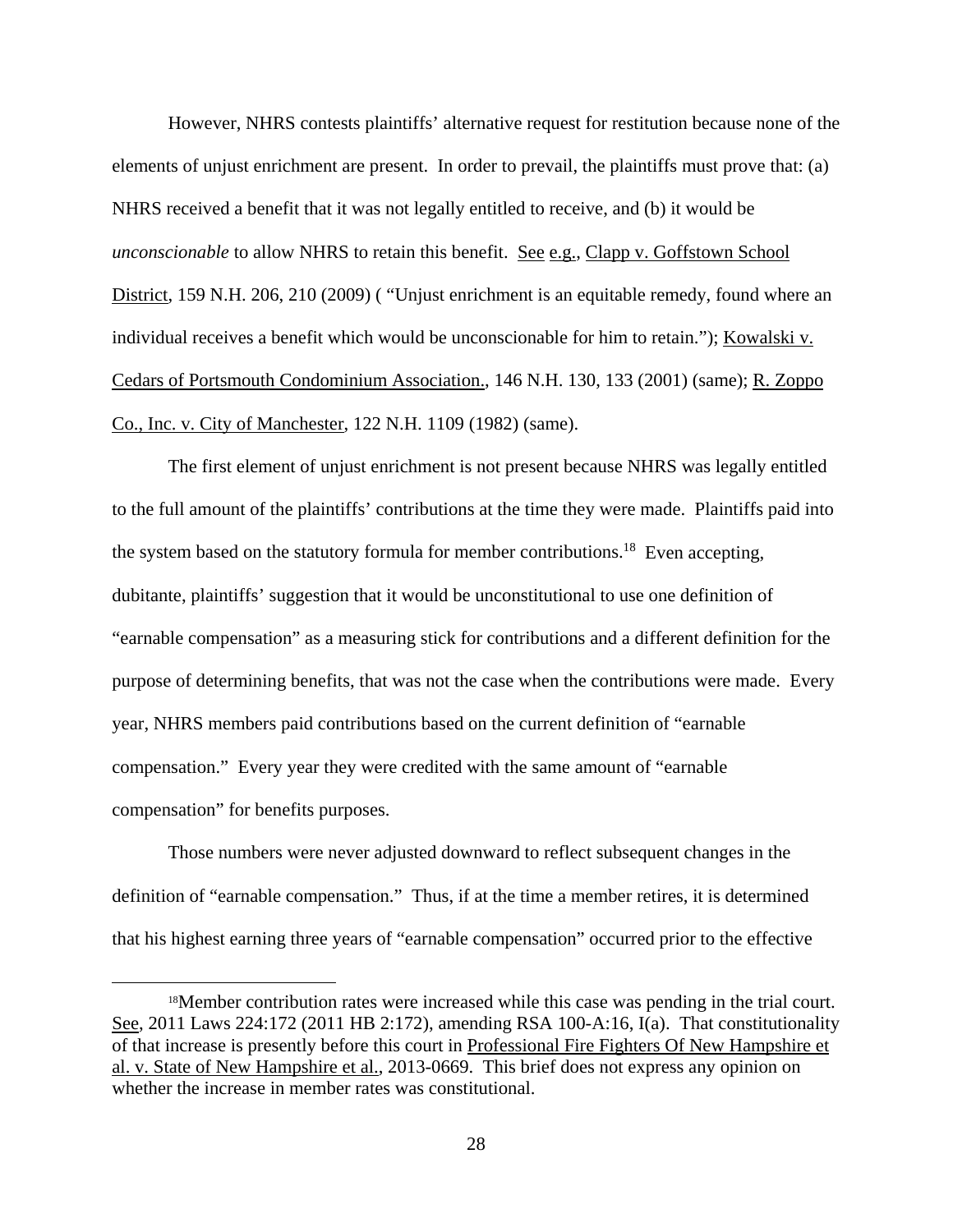date of the 2008 amendment, that member's pension will be calculated based, in part, on any "other compensation" the member earned in those years.

Because, as explained above, NHRS was legally entitled to the member contributions at the time they were paid and received, plaintiffs' argument must be that the contributions first became gratuitous *nunc pro tunc* in 2008. See, Plaintiffs' Brief at p. 49 ("NHRS has been receiving a gratuitous benefit since the effective date of the amendment."). Putting aside the grandfather paradox<sup>19</sup> presented by an illegality that supposedly travels back in time, plaintiffs' argument depends on the false premise that NHRS pensions are calculated based on the sum of contributions that have been made over a member's working years. In reality, members were never promised that each year's contributions would be factored into the calculation of their benefits—quite the contrary, RSA 100-A has always held that only their three (or five) highest earning years would be used in the benefit calculation. See, RSA 100-A:5, 100-A:6 and 100- A:1,XVIII. Thus, even under prior law, members might pay into the system based on "other compensation" that would not factor into their pensions. This would occur, for example, if a member received a payment in lieu of health insurance during his or her lower earning years but either opted for the insurance or was not eligible for the payment during his or her highest earning years. For all of these reasons, this court should reject plaintiff's strained argument that NHRS had no legal right to receive pre-2008 member contributions.

Turning to the second element of unjust enrichment, there is nothing *unconscionable* about allowing the NHRS pension trust to keep the contributions that its members made in prior years under these circumstances. NHRS has always relied on member contributions to fund the pension trust. The plaintiffs' pre-2008 contributions were considered by the NHRS actuary in

 <sup>19</sup>See, Barjavel, Rene, Le Voyageur Imprudent (The Imprudent Traveller) (1943).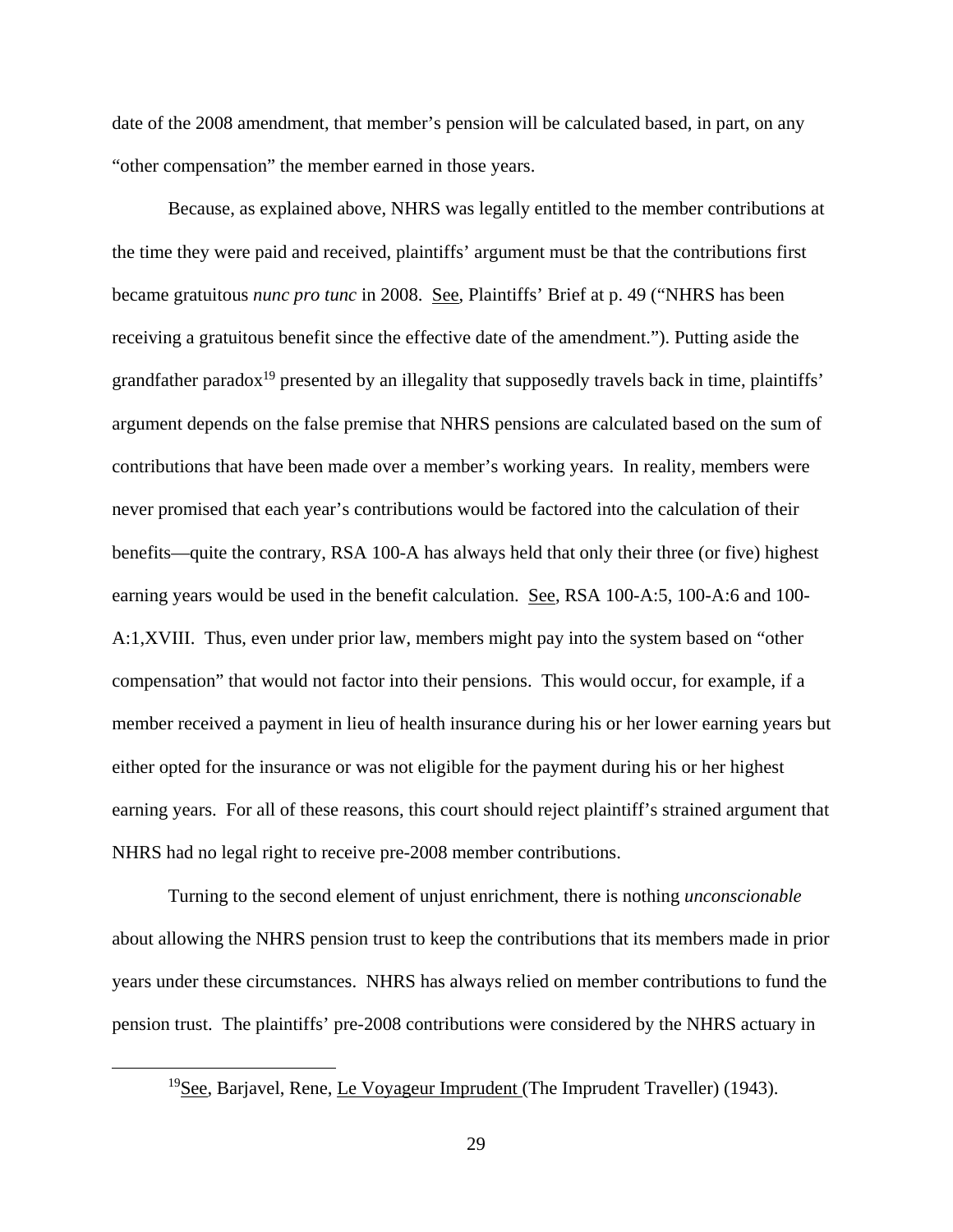determining the funded status of the pension trust and, by extension, the amount of necessary employer contributions. See, RSA 100-A:16, II and N.H. Constitution, Part 1, Article 36-a. The Legislature relied on this information in making benefits decisions over the years. If anything, it would be *unconscionable* to undermine all of these decisions by depleting the trust in the manner requested by the plaintiffs.

Further, because restitution is an equitable remedy, the court must consider the balance of equities. Restitution along the lines the plaintiffs envision—as applied to the NHRS membership as whole and not just the individual plaintiffs in this case—is a completely impractical and unworkable remedy. NHRS has no way to determine what portion of its members' pre-2008 "earnable compensation" was based on "other compensation." Employers certified only each member's total "earnable compensation" to NHRS each year. SA, 116. NHRS never received a breakdown of how this figure was calculated. SA, 116. Thus, although NHRS accepts the individual plaintiffs' offers of proof in this case, it cannot verify those facts without auditing their employers' payroll records. SA, 116.

The plaintiffs withdrew their request for class certification after it became clear that they too had no way to determine (a) how many of the tens of thousands of NHRS members received "other compensation" over the years, (b) who those members were, (c) how much "other compensation" those members actually received and (d) whether their pensions were or are likely to be affected by the change in the definition of "earnable compensation. There are approximately 475 employers in the NHRS system and each one of them would need to go through decades of payroll records before NHRS could begin to comply with a restitution order.

Finally, in the event that this court disagrees with NHRS and finds that equitable restitution is a plausible remedy, there would still need to be a trial court hearing to determine the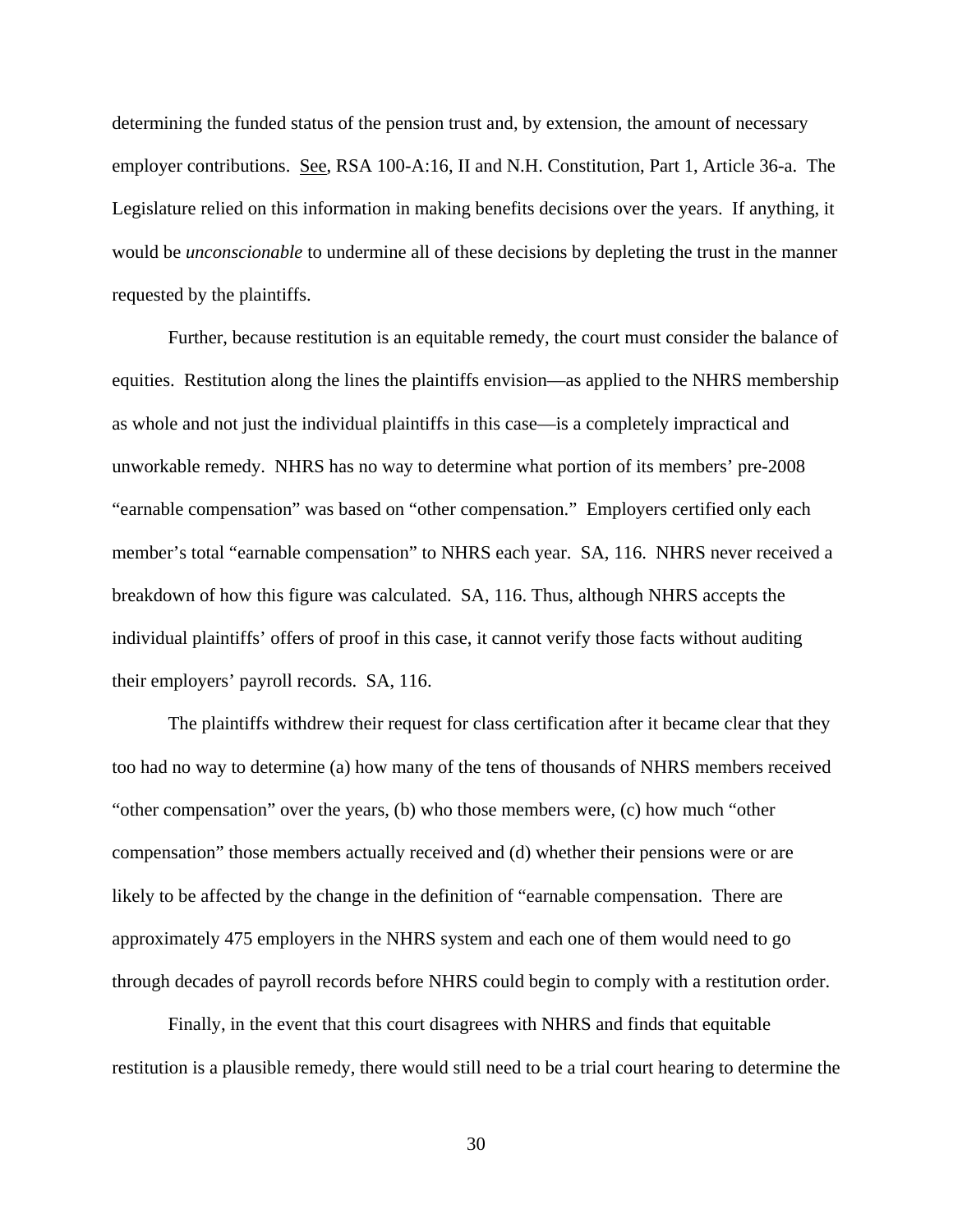ground rules and scope of any restitution order. Tax qualification ramifications were not addressed below—because no specific proposal for restitution was ever made—and NHRS should be provided the opportunity to be heard on these and other issues before any remedial order is issued.

## III. REGARDLESS OF WHETHER PLAINTIFFS ARE ENTITLED TO COLAS, THEY ARE NOT ENTITLED TO RESTORATION AND REPLENISHMENT OF THE SPECIAL ACCOUNT

Plaintiffs claim a vested, constitutional right to both COLAs and "the manner in which the COLA is funded." Plaintiffs' Brief at p. 44. They argue that because "[t]he funding mechanism and the right to a COLA are intertwined[,]…both should be protected." Id., at 45. Thus, the relief that plaintiffs seek includes "a permanent injunction enjoining Defendants from changing the funding mechanism for the Special Account as it existed prior to Section 8 of HB 653 and Sections 1, 8 and 19 of HB 1645." SA, 420. See also, SA, 456.

NHRS takes no position on whether plaintiffs are entitled to COLAs. However, NHRS objects to plaintiffs' claim for the resurrection and replenishment of the special account that was abolished in 2012. The plaintiffs wish to turn back to the clock to the status quo ante, prior to 2008, when the special account was used to fund both COLAs and medical subsidies. But this is an impossible feat:

 -The Special Account cannot be used to pay for medical subsidies ever again without jeopardizing NHRS' status as tax-qualified government pension trust under the U.S. Internal Revenue Code. SA, 112-113. Maintaining the trust's qualified status is a core statutory and fiduciary responsibility for NHRS' Board of Trustees. See, RSA 100-A:2 and SA, 110-111. Indeed, tax qualification is one of the primary and definitional purposes of the trust. RSA 100- A:2. If the trust loses its tax qualification its members will have to pay annual federal income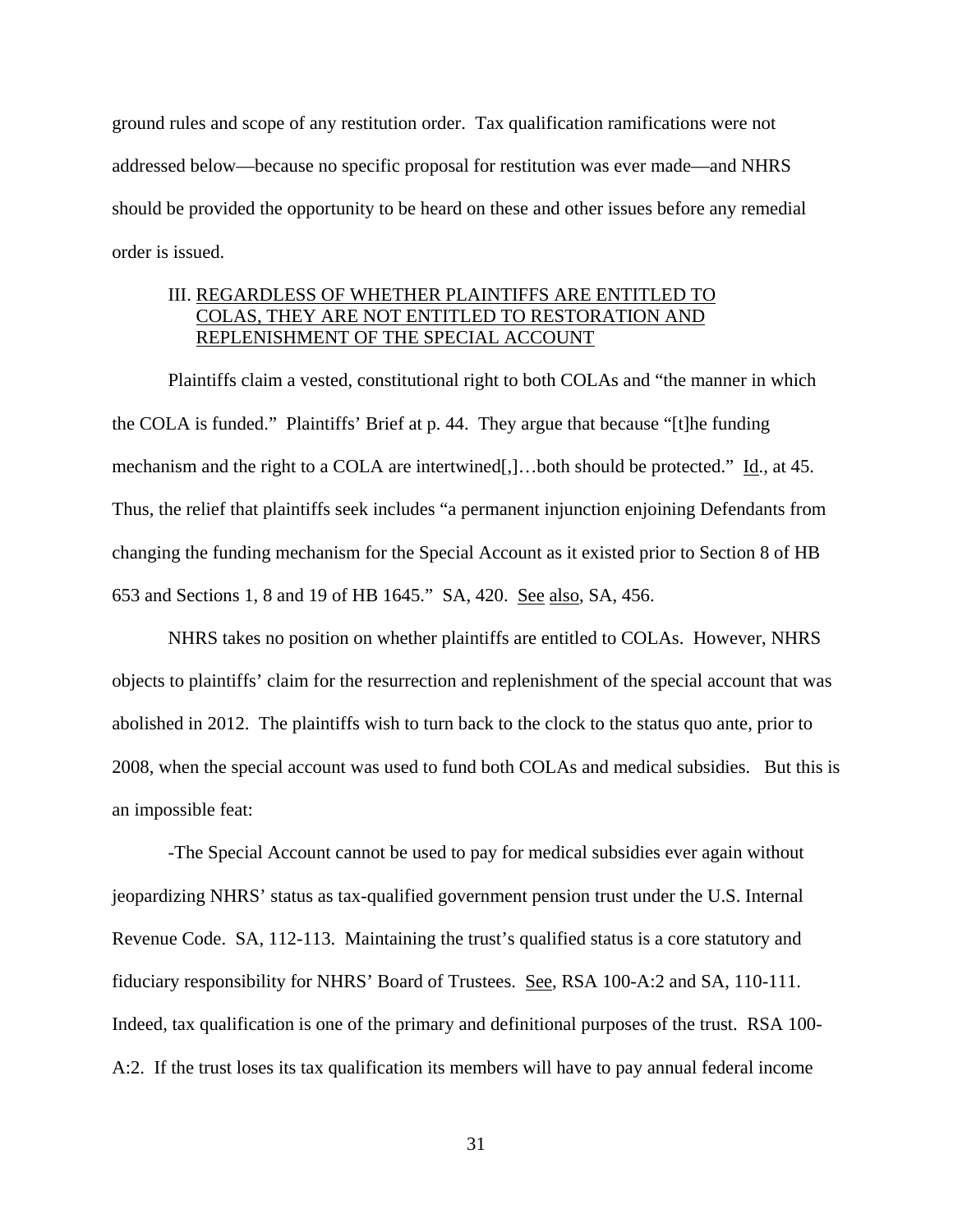tax on theircontributions. SA, 111. Such a result would occur if NHRS were to willfully put itself out of compliance by once again using the special account to fund medical subsidies, contrary to the agreement it reached with the IRS through the voluntary compliance program.

 -The special account was never before used exclusively for COLAs. If it is recreated and funded as it was under prior law, but not used to pay medical subsidies, then (a) the special account will be over funded for the limited purpose that it will now serve and (b) the annuity accumulation fund will be artificially underfunded for no logical reason.

 -Any alternative funding formula that the court might devise, in an effort to mimic turning the clock back without actually doing so, would necessarily be grounded in a policy judgment rather than an articulable legal doctrine

More important, both the annuity accumulation fund and the former special account were part of a single, indivisible pension trust. Transferring funds from one account to the other is the institutional equivalent of an individual moving funds from his regular savings account to a separate account earmarked for a special expense, such as payment of a mortgage. From the individual's perspective, the creation and funding of a separate "mortgage account" might be very useful. The mortgagee, however, wouldn't care what account its checks came from, so long as they were for the right amount. It would have every right to payment, but no right to dictate how the homeowner funded his "mortgage account" from his other savings.

So it is with the *internal* division of the NHRS pension trust into a pool of money for annuities and a pool of money for COLAs. If the plaintiffs are entitled to COLAs (and NHRS takes no position on that question), then they should receive them regardless of whether some portion of the account that holds employer contributions and investment returns thereon is labeled a "special account" for bookkeeping purposes.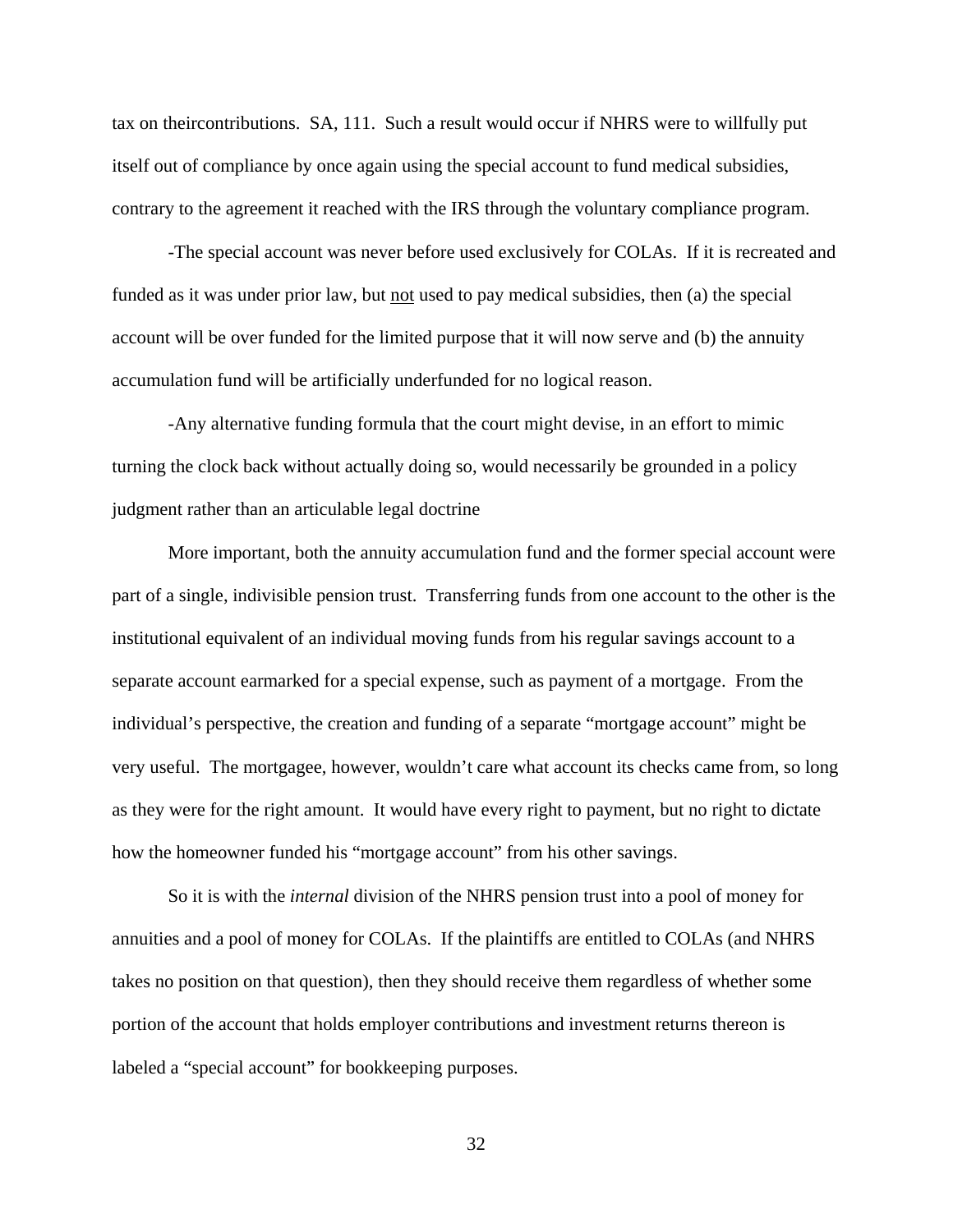The principle behind the plaintiffs' argument—i.e. that every NHRS member and beneficiary is entitled to a particular set of bookkeeping, accounting and logistical practices leads not so much down a slippery slope as off a cliff. Are any changes in administration that have the potential to adversely affect the size of the trust *res* forbidden? Are all of NHRS internal procedures forever frozen in amber? Or are plaintiffs instead entitled only to (a) their substantive benefits, regardless of how they are funded, and (b) a general, but enforceable, standard of fiduciary care on the part of the NHRS Trustees and Independent Investment Committee. See, RSA 100-A:15 and N.H. Constitution, Part 1, Article 36-a.

Although plaintiffs' claim for restoration of the special account is grounded on the State and Federal Constitutions' contracts clauses, see, Plaintiff's Brief at p. 44-48, it is not necessary to duplicate in this brief the substantial discussions of contract clause jurisprudence found in the plaintiffs' and the State's briefs. All that is necessary to say is that plaintiffs can obtain no direct benefit by resurrecting and replenishing the special account. Their fortunes will not increase or decrease if dollars are moved from one column to another in NHRS' annual report. Indeed, since no assets have left the pension trust as a result of the elimination of the special account, the plaintiffs cannot complain that the trust corpus has shrunk.

#### \* \* \*

This does not end the discussion. The Legislature conditioned future COLAs on the availability of funds in the Special Account. RSA 100-A:41-a (1993-2008). Yet the Legislature retained the discretion to reduce or eliminate the special account. Therefore, the Legislature could in theory have exercised its discretion in such a way as to deprive the plaintiffs of COLAs (but NHRS does not opine on whether this actually occurred). In a private contractual setting, one party's use of contractual discretion that deprives a counterparty of a substantial benefit of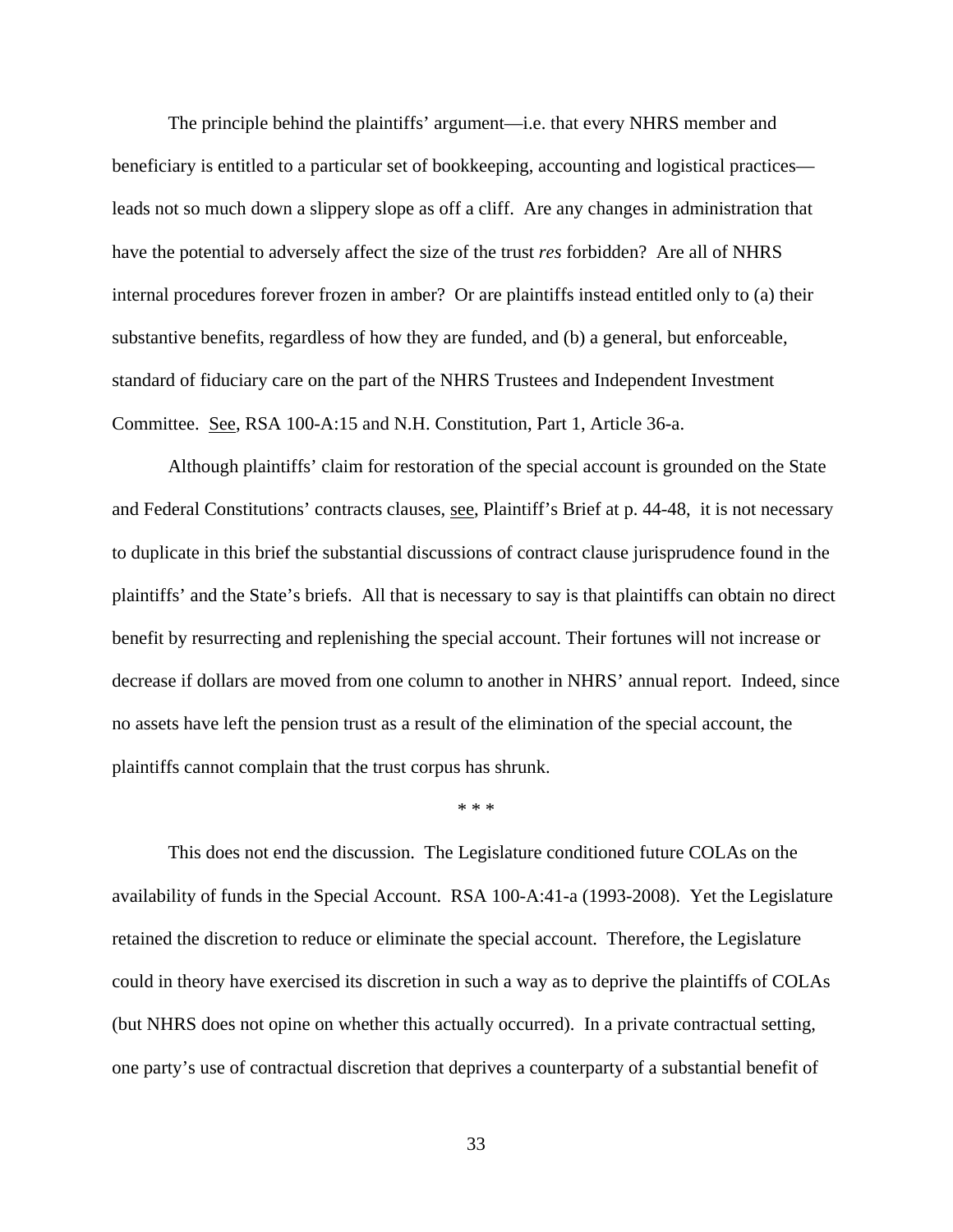its bargain may be a violation of the implied covenant of good faith and fair dealing. See e.g., Centronics Corp. v. Genicom Corp., 132 N.H. 133, 143 (1989) (The implied covenant of good faith performance and fair dealing applies when a contract "by word or silence...invest[s] one party with a degree of discretion in performance sufficient to deprive another party of a substantial proportion of the agreement's value."); Ahrendt v. Granite Bank, 144 N.H. 308, 312- 313 (1999) (same); Griswold v. Heat Corporation, 108 N.H. 119 (1967) (same); Atlas Truck Leasing, Inc. v. First NH Banks, Inc., 808 F.2d 902 (1<sup>st</sup> Cir.1987). Seaward Construction Co. v. City of Rochester, 118 N.H. 128 (1978).

Thus, the real questions in this case—on which NHRS takes no position—are

 (A) Whether plaintiffs have a substantive, contractual and constitutionally enforceable entitlement to COLAs in the amount they claim and, if so;

 (B) Whether the court should disregard the distinction between the former special account and the annuity accumulation fund in determining what COLAs must be paid?

 If the plaintiffs prevail on those questions, then no purpose would be served by forcing NHRS to perpetually maintain and fund a special account. If the court rules against the plaintiffs with respect to their substantive right to receive COLAs, there would be no reason to even reach the question of how the special account is funded.

 For all of the following reasons, this court should affirm the trial court's decision denying the plaintiffs' request for restoration and replenishment of the special account.

#### **CONCLUSION**

 This court should affirm the Superior Court's decision granting summary judgment to NHRS with respect to the plaintiffs' claims for equitable restitution and restoration of the special account.